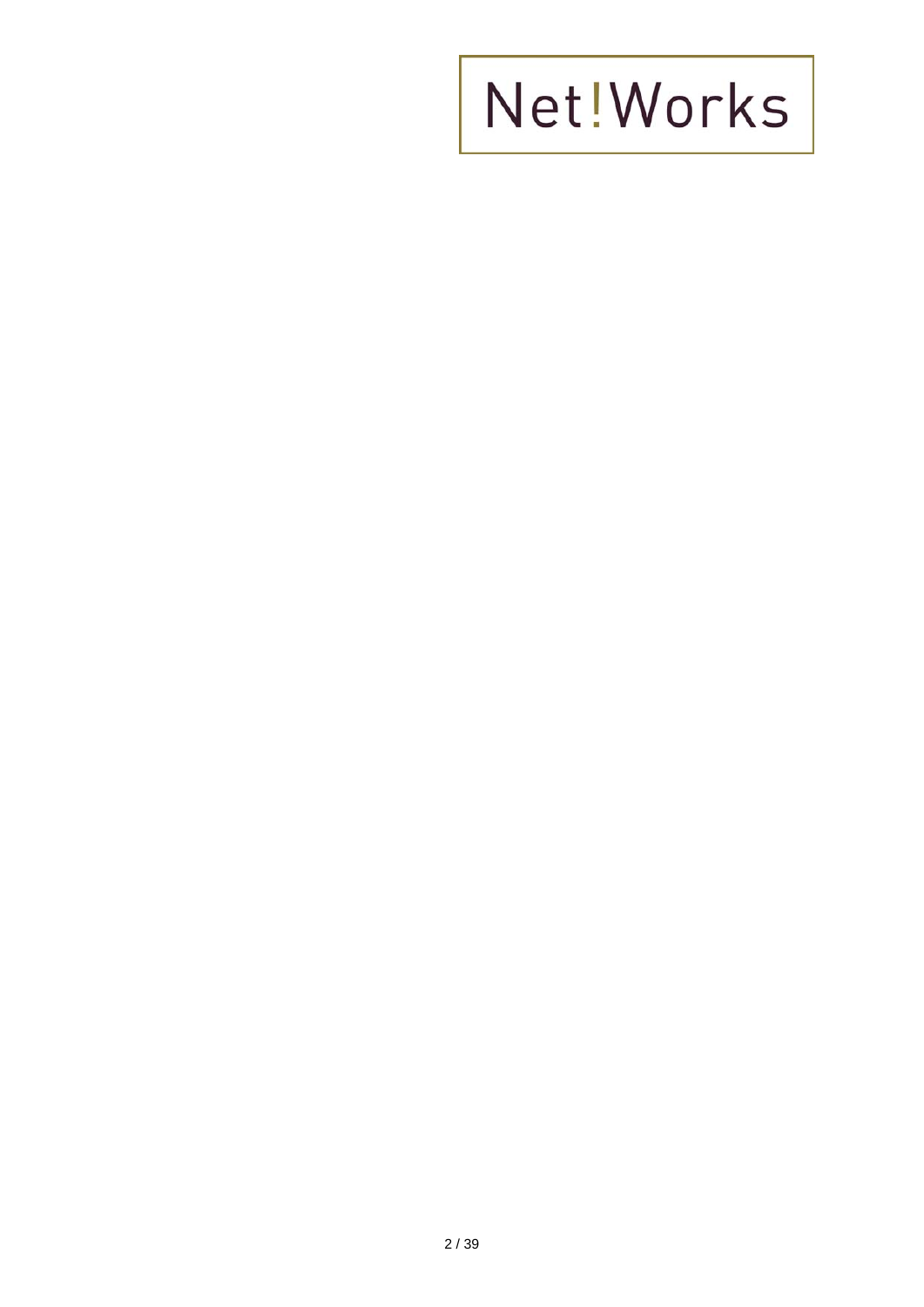#### **Executive Summary**

Smart Cities gained importance as a means of making ICT enabled services and applications available to the citizens, companies and authorities that are part of a city's system. It aims at increasing citizens' quality of life, and improving the efficiency and quality of the services provided by governing entities and businesses. This perspective requires an integrated vision of a city and of its infrastructures, in all its components. A Smart City can be taken according to six characteristics: Economy, People, Governance, Mobility, Environment, and Living.

This White Paper identifies major topics of Smart Cities that will influence the ICT environment, as covered by Net!Works. Applications and requirements are grouped into 5 topics: Economic, Social & Privacy Implications; Developing E-Government; Health, Inclusion and Assisted Living; Intelligent Transportation Systems; and Smart Grids, Energy Efficiency, and Environment. Each of the topics is put into perspective according to its potential, challenges, technical requirements, and roadmaps.

All these domains raise new challenges in security and privacy, since users implicitly expect systems to be secure and privacy-preserving. One of the critical elements is which role(s) the city will take up as an actor within an increasingly complex value network. New players enter the market, actors shift their business strategies, roles change, different types of platforms emerge and vie for market dominance, technological developments create new threats and opportunities, etc. An element related to the trend of platformisation is cloud computing, which is increasingly helping the private sector to reduce cost, increase efficiency, and work smarter. One particular challenge relates to open data business models. Activities necessary for Public Sector Information provision can be identified.

The development of efficient and effective e-government is a prerequisite. Transnational authentication systems for citizens and businesses, agreed frameworks for data privacy, and the sharing and collection of individual and business data, are key. Smart Cities need to be able to integrate themselves into national, regional and international infrastructures. Although the implementation aspects depend strongly on the authorities of these infrastructures, European wide recommendations and directives will definitely contribute to accelerate the deployment of Smart Cities.

Health, inclusion and assisted living will play an essential role, since the demand for related services is rising, because ageing is changing disease composition. Requirements address a number of technologies, beyond the ones related to mobile and fixed networks. An integrated perspective on healthcare solutions for the near- to long-term can be foreseen, bridging a direct gap in between the health area and the technological development of communications (radio and network components).

The needs for mobility in urban areas result into a number of problems, such as traffic congestion and energy consumption, which can be alleviated by exploiting Intelligent Transportation Systems and further adoption of vehicle-to-vehicle and vehicle-to-infrastructure communication networks. The information being managed in this area can be relevant to other domains, which increases its potential. An effective deployment poses a number of technical, sociological, regulatory and economic challenges.

Smart energy grids are the backbone of the Smart City, a major requirement being to leverage energy consumption between the different producers and consumers. The successful combination of smart processes and technologies will enable energy efficiency and savings to be achieved in the residential and business markets. Intelligent systems and integrated communication infrastructure are highly demanded, which can assist in the management of power distribution grids in an optimised way. Smart grids are seen as a major opportunity to merge power and ICT industries and technologies.

In conclusion, in order to achieve the goal of Smart Cities, one has to develop quite a number of technologies in the area of wireless and fixed communications networks, and many research challenges are identified.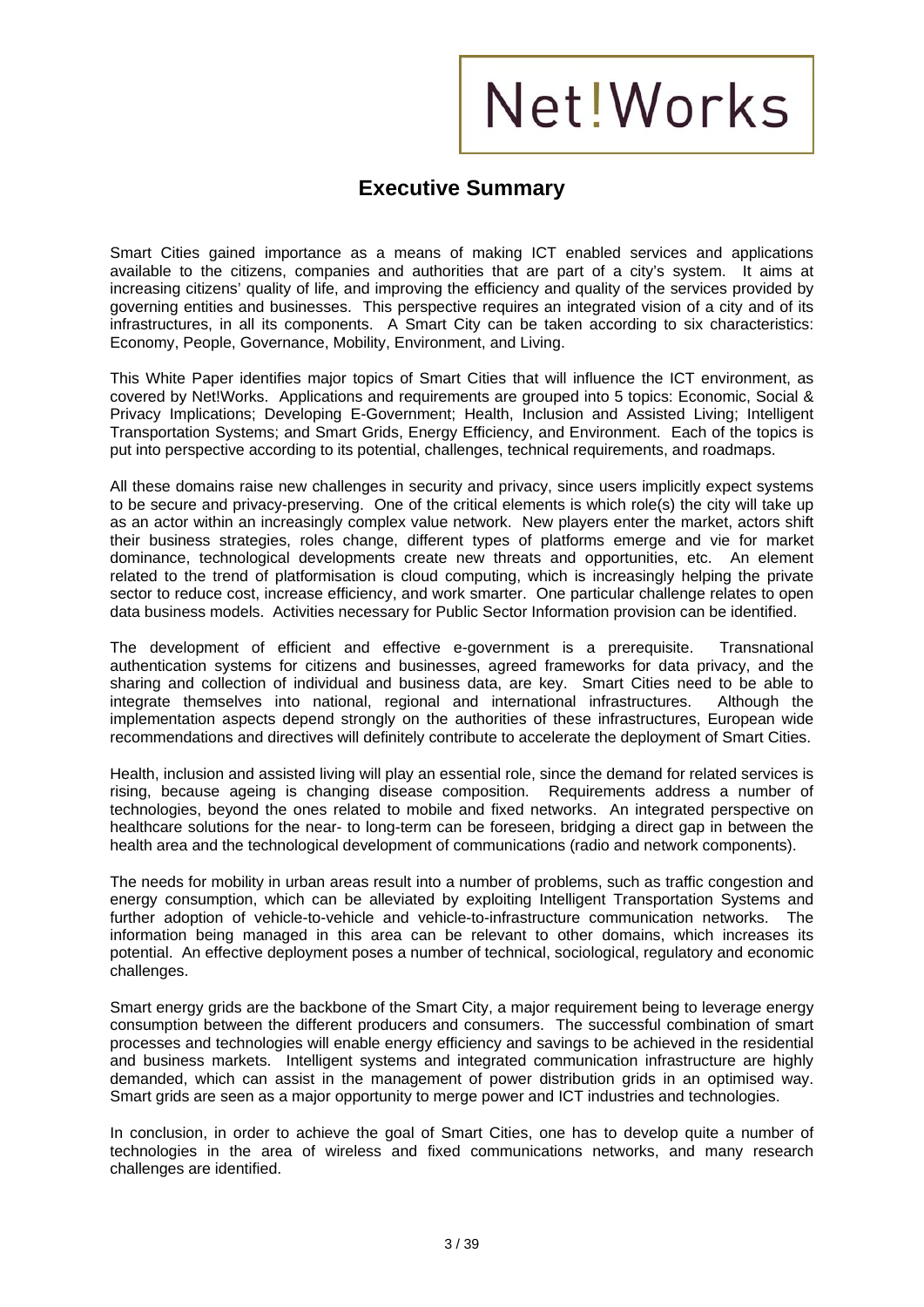### **List of Contributors**

| <b>Contributors</b>                    | <b>Company/Institute</b>         |
|----------------------------------------|----------------------------------|
| Alberto Bravo                          | GOWEX, ES                        |
| Andreia Jesus                          | Portugal Telecom, PT             |
| Carles Antón-Haro <sup>(1), (2)</sup>  | CTTC, ES                         |
| Carles Fernándes-Prades                | CTTC, ES                         |
| Dave Fitch $(1), (2)$                  | Edinburgh Napier U., UK          |
| Diana Ladeira                          | IST/IT - Tech. U. Lisbon, PT     |
| Djamel Khadraoui                       | CRP Henri Tudor, LU              |
| Duarte Estrada                         | Portugal Telecom, PT             |
| <b>Erik Fledderus</b>                  | TNO, NL                          |
| Esteve Almirall <sup>(2)</sup>         | ESADE, ES                        |
| Fritz Schwarzlaender <sup>(2)</sup>    | SAP, DE                          |
| Gerhard Zucker <sup>(1), (2)</sup>     | AIT, AT                          |
| Ina Schieferdecker                     | Fraunhofer FOKUS, DE             |
| Jonathan Wareham                       | ESADE, ES                        |
| Jose M. Cabero                         | Tecnalia R&I, ES                 |
| José M. Hernández-Muñoz <sup>(2)</sup> | Telefónica R&D, ES               |
| José M. San Emeterio <sup>(2)</sup>    | <b>EMCANTA, ES</b>               |
| Juan C. Burguillo <sup>(2)</sup>       | U. Vigo, ES                      |
| Julian Schütte                         | SIT Fraunhofer, DE               |
| Klaus Wünstel <sup>(2)</sup>           | Alcatel-Lucent/Bell Labs, DE     |
| Kpatcha Bayarou <sup>(2)</sup>         | SIT Fraunhofer, DE               |
| Krzysztof Nyka                         | Pomerania Region ICT Cluster, PL |
| Luis M. Calvo <sup>(2)</sup>           | GOWEX, ES                        |
| Luis M. Correia <sup>(2)</sup>         | IST/IT - Tech. U. Lisbon, PT     |
| Lukasz Kulas                           | Gdansk T.U., PL                  |
| Maria G. Martini <sup>(2)</sup>        | Kingston U. UK                   |
| Martin Strohbach                       | NEC Labs., DE                    |
| Matthias Sund <sup>(2)</sup>           | Alcatel-Lucent/Bell Labs, DE     |
| Miguel Egido                           | GOWEX, ES                        |
| Neeli R. Prasad <sup>(1), (2)</sup>    | Aalborg U., DK                   |
| Nils Walravens <sup>(1)</sup>          | IBBT/VUB, BE                     |
| Papadopoulos Homer <sup>(2)</sup>      | NCSR "Demokritos", GR            |
| Paulo Mendes                           | U. Lusófona, PT                  |
| Pieter Ballon <sup>(1), (2)</sup>      | IBBT/VUB, BE                     |
| Robert Nieradka                        | Itrust, LU                       |
| Rute Sofia                             | U. Lusófona, PT                  |
| Tomás G. Fresno                        | Santander City Council, ES       |
| Wout Hofman                            | TNO, NL                          |

(1) Chapter Editor; (2) Member of the Expert Advisory Group.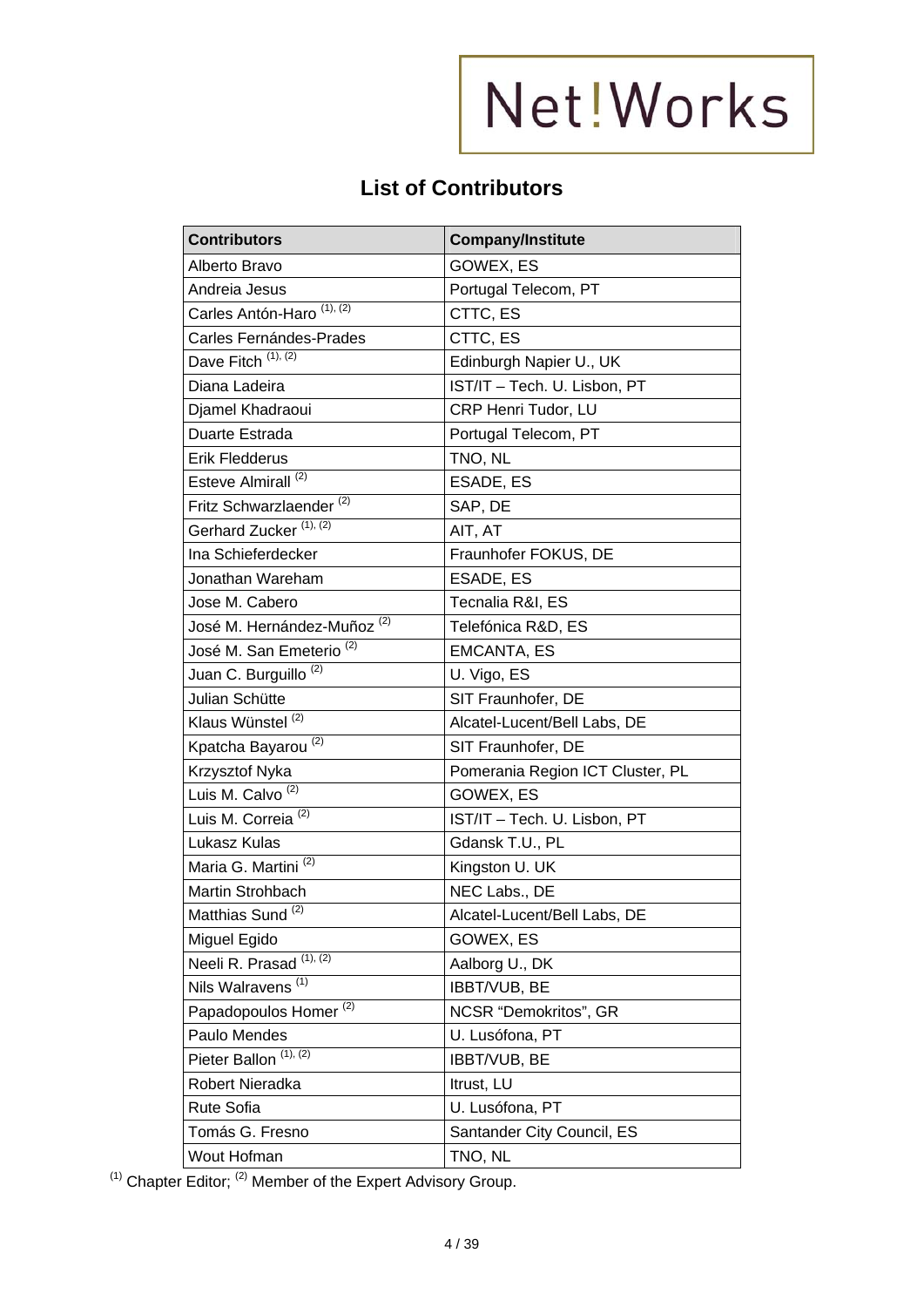### **Table of Contents**

| 1.             |  |  |
|----------------|--|--|
| $\overline{2}$ |  |  |
| 2.1            |  |  |
| 2.2            |  |  |
| 2.3            |  |  |
| 3              |  |  |
| 3.1            |  |  |
| 3.2            |  |  |
| 3.3            |  |  |
| $\overline{4}$ |  |  |
| 4.1            |  |  |
| 4.2            |  |  |
| 4.3            |  |  |
| 4.4            |  |  |
| 4.5            |  |  |
| 5              |  |  |
| 5.1            |  |  |
| 5.2            |  |  |
| 5.3            |  |  |
| 5.4            |  |  |
| 5.5            |  |  |
| 6.             |  |  |
| 6.1            |  |  |
| 6.2            |  |  |
| 6.3            |  |  |
| 6.4            |  |  |
| 6.5            |  |  |
| $\overline{7}$ |  |  |
| 8              |  |  |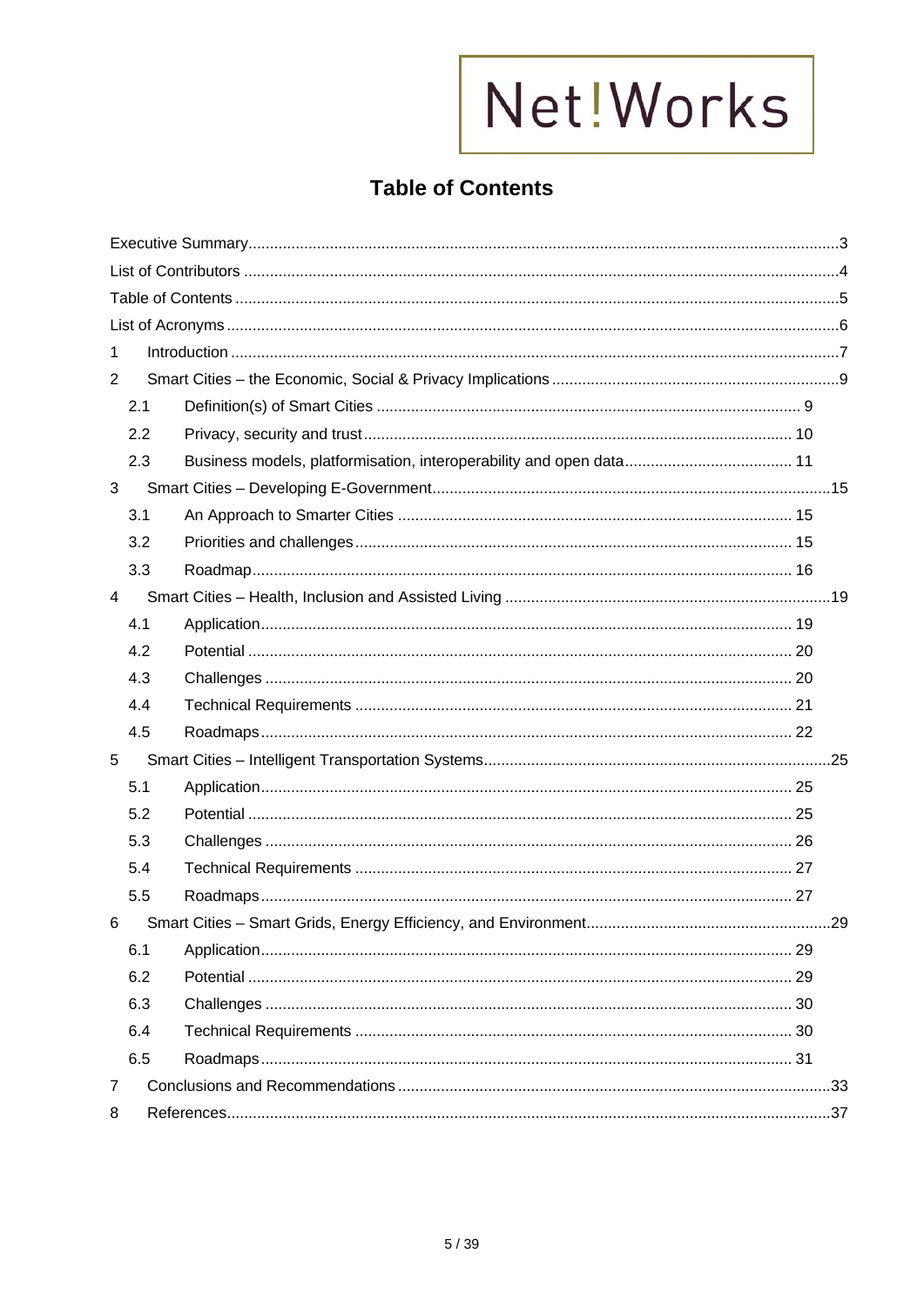### **List of Acronyms**

| 3D               | <b>Three Dimensional</b>                               |
|------------------|--------------------------------------------------------|
| API              | Application Programming Interface                      |
| <b>CDMA</b>      | <b>Code Division Multiple Access</b>                   |
| DG               | Directorate-General                                    |
| EC               | <b>European Commission</b>                             |
| EU               | <b>European Union</b>                                  |
| <b>FTTH</b>      | Fibre to the Home                                      |
| <b>FW</b>        | Framework                                              |
| <b>GDP</b>       | <b>Gross Domestic Product</b>                          |
| <b>GPS</b>       | <b>Global Positioning System</b>                       |
| <b>ICT</b>       | Information and Communication Technologies             |
| <b>INFSO</b>     | <b>Information Society</b>                             |
| IP               | Internet Protocol                                      |
| IΤ               | Information Technologies                               |
| <b>ITS</b>       | <b>Intelligent Transportation Systems</b>              |
| LED              | <b>Light Emitting Diode</b>                            |
| LTE              | ong Term Evolution                                     |
| LTE-A            | Long Term Evolution - Advanced                         |
| <b>MAC</b>       | <b>Medium Access Control</b>                           |
| OECD             | Organisation for Economic Co-operation and Development |
| <b>PC</b>        | Personal Computer                                      |
| R&D              | Research & Development                                 |
| <b>SAA</b>       | <b>Strategic Applications Agenda</b>                   |
| <b>SARA</b>      | Strategic Applications and Research Agenda             |
| TV               | <b>Television</b>                                      |
| <b>UMTS</b>      | Universal Mobile Telecommunications System             |
| V2I              | Vehicle-to-Infrastructure                              |
| V <sub>2</sub> V | Vehicle-to-Vehicle                                     |
| <b>WiMAX</b>     | <b>Worldwide Interoperability for Microwave Access</b> |
| <b>WLAN</b>      | <b>Wireless Local Area Network</b>                     |
| <b>WSN</b>       | <b>Wireless Sensor Network</b>                         |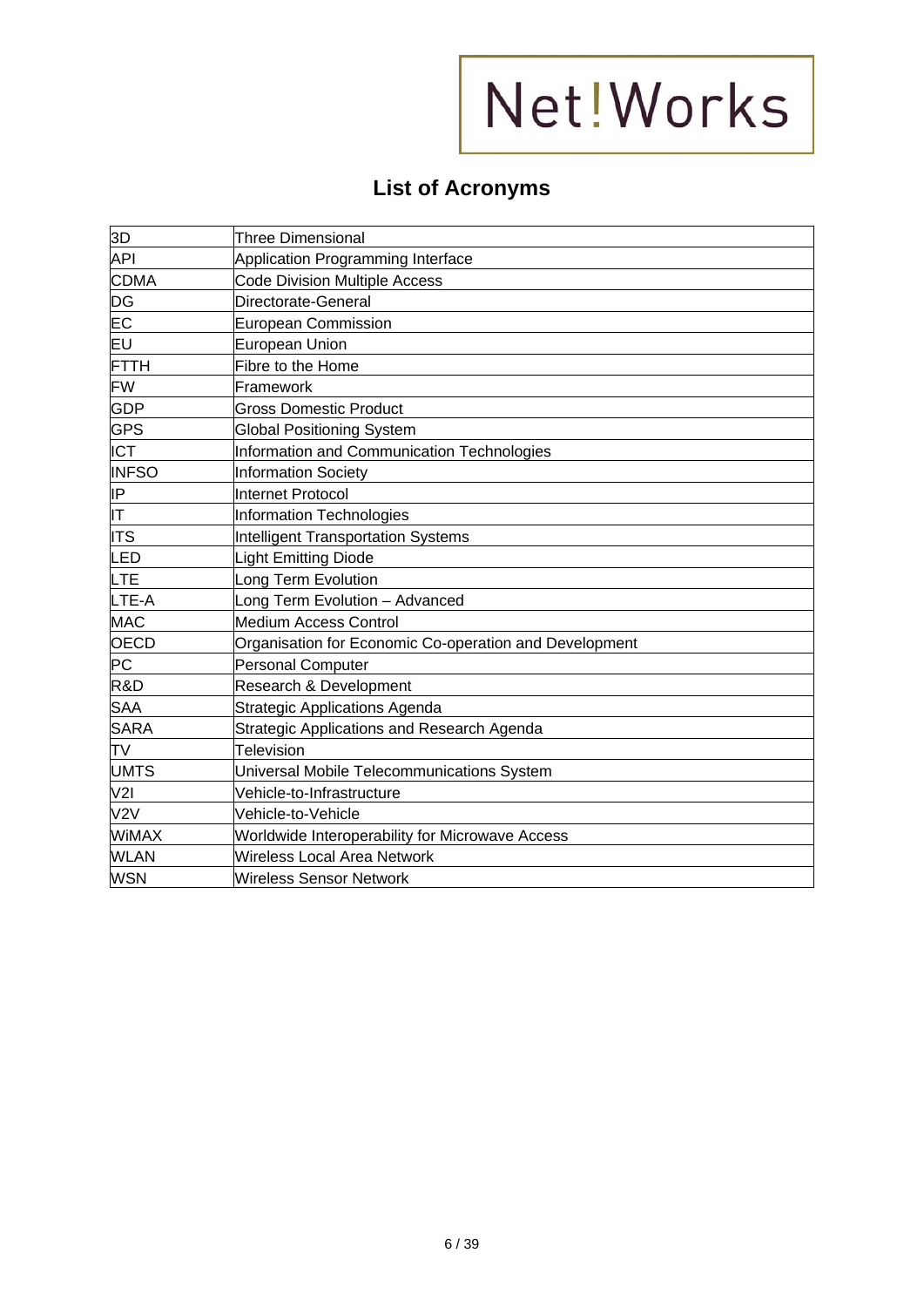### **1 Introduction**

Cities have quite an impact in the economic development of a country, being the "platform" where many people live and work, where services are provided to citizens in a wide range of ways, and where local government officials have a close contact with citizens. It is only natural then that ICT (Information and Communication Technologies) plays an increasing role in the life of both people and private and public entities that are part of a city.

The concept of Smart Cities is gaining increasingly high importance as a means of making available all the services and applications enabled by ICT to citizens, companies and authorities that are part of a city's system. It aims to increase citizens' quality of life and improve the efficiency and quality of the services provided by governing entities and businesses. This perspective requires an integrated vision of a city and of its infrastructures, in all its components, and extends beyond the mere "digitalisation" of information and communication: it has to incorporate a number of dimensions that are not related to technology, e.g., the social and political ones.

When looking at the potential impact that telecommunications, and the services made available by them, may have in cities, a number of opportunities, challenges and barriers can be identified. The deployment of these services implies that other sectors need to be brought to work together with the telecommunications one, hence, requiring that the latter is aware of a number of requirements and constraints, coming from the many applications made possible in a Smart City environment. This matter was recently addressed by the European Commission, via two strategic documents, i.e., the Digital Agenda [EuCo10a] and the 2020 Flagship Initiative [EuCo10b].

Several projects have been developed in Europe addressing Smart Cities in their various dimensions, e.g., [Smar11a], [Smar11b], and [SmSa11]. A total of 6 dimensions have been identified in [Smar11b], which describe the global perspective that is required in this area: economy (competitiveness), people (social and human capital), governance (participation), mobility (transport and ICT), environment (natural resources), and living (quality of life). Furthermore, in [KaLi09] the authors examine barriers to solve urban problems, presenting an approach on communities, and to turn problems into an opportunity to reduce costs, to improve services to communities, and to make cities smarter.

The intention of this White Paper is to identify major topics of Smart Cities that will influence the ICT environment, as covered by Net!Works. In order to provide a significant contribution for on-going discussions in the context of future target settings, e.g., for enabling platforms, co-operative research, and public funding, an analysis is provided here, centred on the following aspects:

- Potential
- **Challenges**
- Technical requirements
- Roadmaps

Based on the work of Net!Works, and on the past experience with eMobility's SAA (Strategic Applications Agenda) [eMob09] and SARA (Strategic Applications and Research Agenda) [eMob10], this White Paper on Smart Cities Applications and Requirements groups the various dimensions into 5 topics:

- Economic, Social & Privacy Implications
- Developing E-Government
- Health, Inclusion and Assisted Living
- Intelligent Transportation Systems
- Smart Grids, Energy Efficiency, and Environment

In the sections that follow, these topics are addressed individually.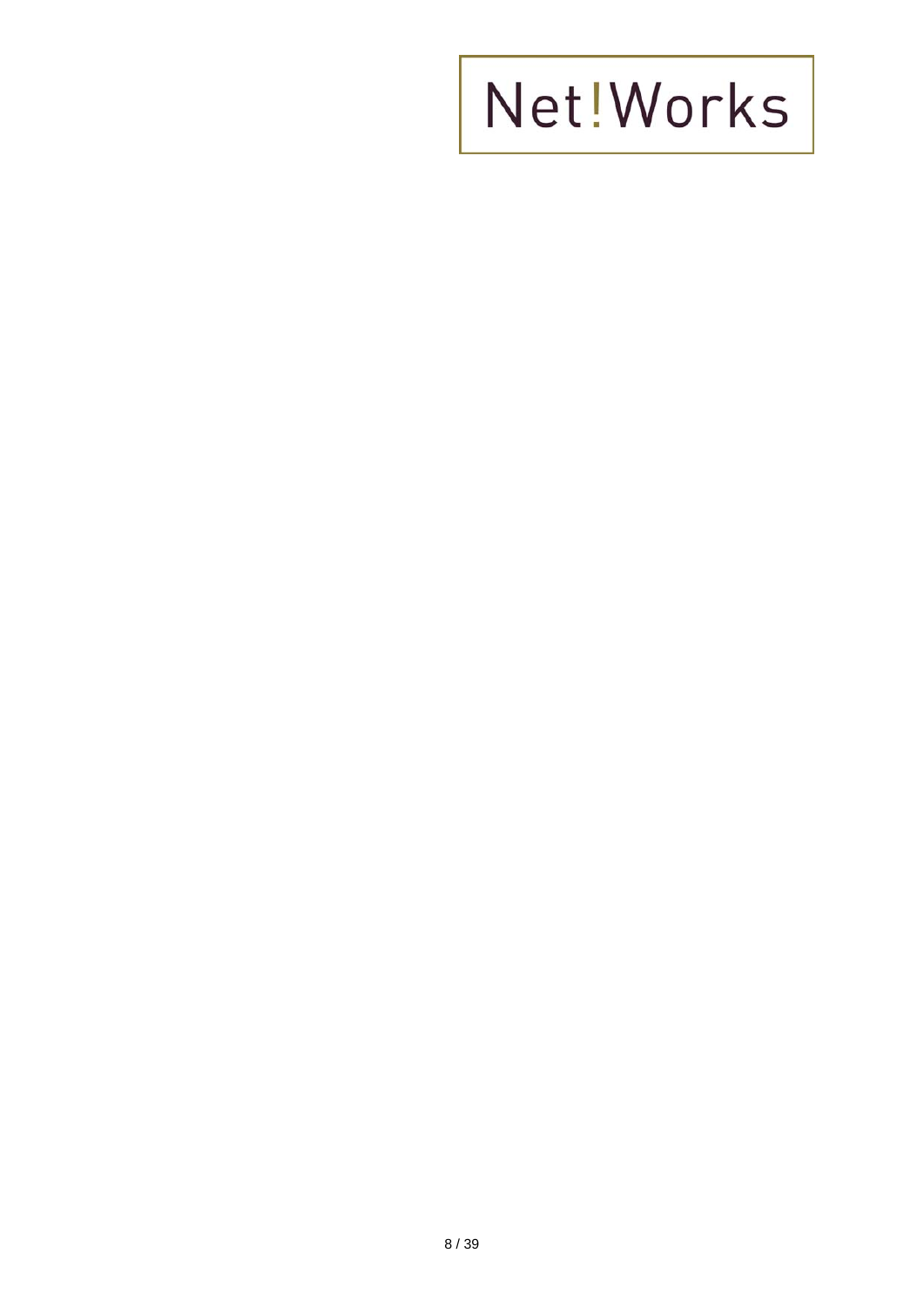### **2 Smart Cities – the Economic, Social & Privacy Implications**

#### *2.1 Definition(s) of Smart Cities*

While almost all cities (and municipalities and regions) want to be 'smart', there is no accepted definition of what this means in practice – be it in technological, developmental, or administrative terms. A Smart City is more than a digital city. A Smart City is one that is able to link physical capital with social one, and to develop better services and infrastructures. It is able to bring together technology, information, and political vision, into a coherent programme of urban and service improvements.

It is a mistake to think that making smarter cities requires just more investment in IT (Information Technologies) – what cities need to be able to do is to use IT as a means to deliver local (and national and EU levels) aims and objectives. The most important issue confounding efforts to make cities smarter is not the development of appropriate technologies per se, but to tackle the difficulties in changing organisations and existing ways of working to use these new technologies to deliver smarter cities.

The concept of Smart Cities has also been used in different ways: to describe a cluster of innovative organisations within a region; the presence of industry branches that have a strong focus on ICT; business parks; the actual educational level of the inhabitants of a certain city; the use of modern technologies in an urban context; technological means that increase government efficiency and efficacy; etc. A clear definition remains elusive.

The authors of [GFKK07], describing medium-sized European Smart Cities, define a Smart City by using six characteristics in which such a city "performs in a forward-looking way": Smart Economy, Smart People, Smart Governance, Smart Mobility, Smart Environment and Smart Living. They use these six concepts to describe specific factors that can be important when describing a Smart City, which are presented in Figure 1.

| <b>SMART ECONOMY</b>                                                                                                                                                       | <b>SMART PEOPLE</b>                                                                                                                                                                                                            | <b>SMART GOVERNANCE</b>                                                                                                                                      |
|----------------------------------------------------------------------------------------------------------------------------------------------------------------------------|--------------------------------------------------------------------------------------------------------------------------------------------------------------------------------------------------------------------------------|--------------------------------------------------------------------------------------------------------------------------------------------------------------|
| (Competitiveness)                                                                                                                                                          | (Social and Human Capital)                                                                                                                                                                                                     | (Participation)                                                                                                                                              |
| Innovative spirit<br>Entrepreneurship<br>Economic image & trademarks<br>Productivity<br>Flexibility of labour market<br>International embeddedness<br>Ability to transform | • Level of qualification<br>Affinity to life long learning<br>Social and ethnic plurality<br>٠<br>Flexibility<br>Creativity<br>٠<br>Cosmopolitanism/Open-<br>$\blacksquare$<br>mindedness<br>Participation in public life<br>٠ | Participation in decision-making<br>Public and social services<br>Transparent governance<br>Political strategies &<br>perspectives                           |
| SMART MOBILITY                                                                                                                                                             | <b>SMART ENVIRONMENT</b>                                                                                                                                                                                                       | <b>SMART LIVING</b>                                                                                                                                          |
| (Transport and ICT)                                                                                                                                                        | (Natural resources)                                                                                                                                                                                                            | (Quality of life)                                                                                                                                            |
| Local accessibility<br>(Inter-)national accessibility<br>Availability of ICT-infrastructure<br>Sustainable, innovative and safe<br>transport systems                       | Attractivity of natural<br>٠<br>conditions<br>Pollution<br>٠<br>Environmental protection<br>٠<br>Sustainable resource<br>management                                                                                            | Cultural facilities<br>Health conditions<br>Individual safety<br>Housing quality<br><b>Education facilities</b><br>Touristic attractivity<br>Social cohesion |

**Figure 1 - Characteristics and factors of a Smart City (extracted from [GFKK07]).**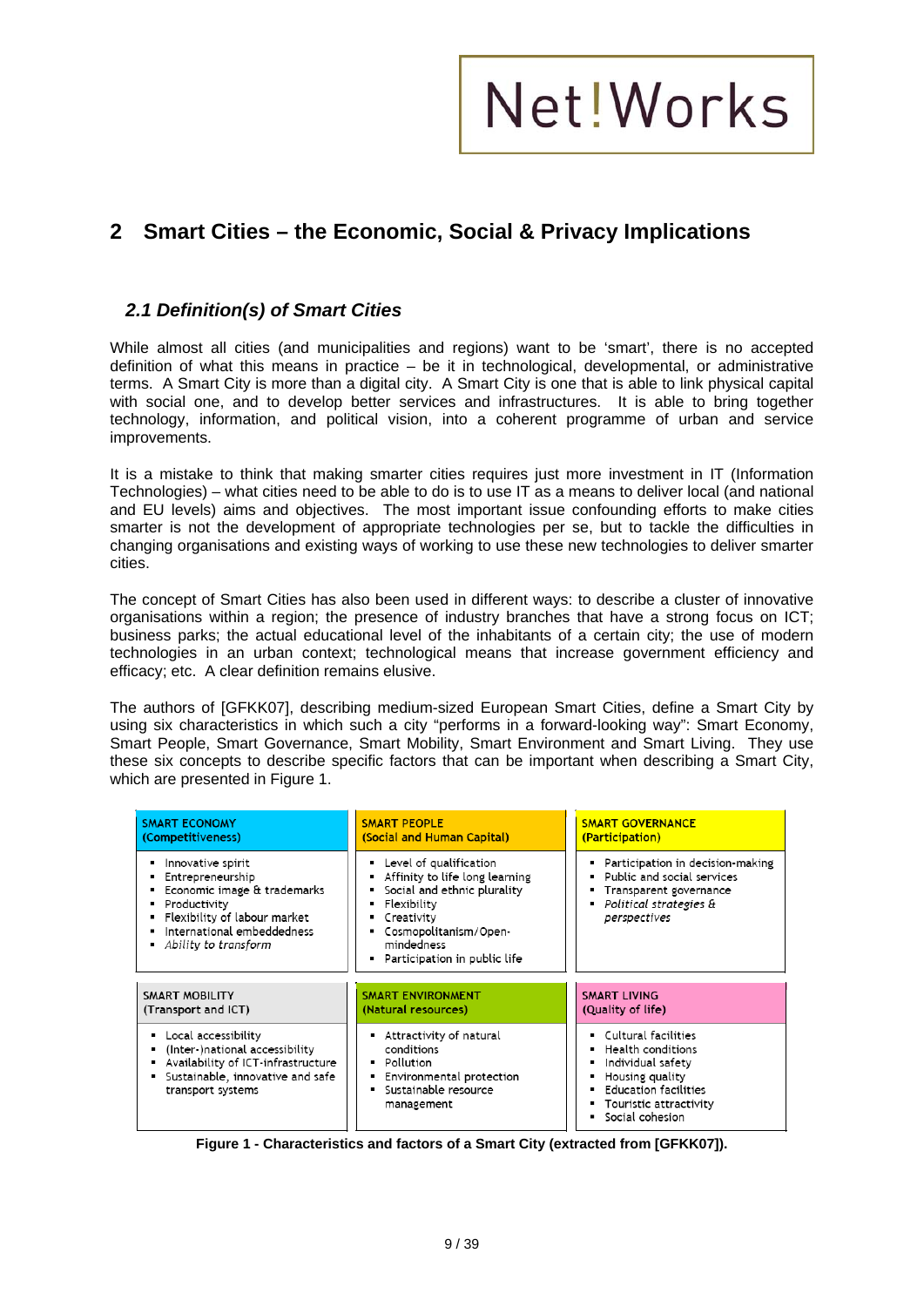This definition of domains and factors can serve as a good starting point for the crystallisation of the Smart Cities concept. The authors of [CaDN09], looking for an operational definition of Smart Cities, base themselves on the study mentioned above and propose their own definition: "*We believe a city to be smart when investments in human and social capital and traditional (transport) and modern (ICT) communication infrastructure fuel sustainable economic growth and a high quality of life, with a wise management of natural resources, through participatory governance.*". While this definition remains broad, the Smart Cities concept does entail many diverging elements, which are all in some way captured by it.

Given the broad definition of the Smart City concept, and the wide array of domains it may impact on, its potential is equally broad. In its most basic and general interpretation, the idea behind a Smart City should be an increase in quality of life for its citizens and travellers. This goal can be reached by increasing efficiency and efficacy of government, developing environment-friendly applications, increasing mobility, providing better health services, stimulating economic prowess, etc. In order to reach these and many other goals, it is vital that a city intending to become smart clearly outlines them in policy making, then defines a strategy that is founded in research to reach them, and which role(s) the city should play, e.g., as a service facilitator/incubator, service provider, network provider, etc.

#### *2.2 Privacy, security and trust*

All the domains discussed in this White Paper raise new challenges in security and privacy, and although security is not the main selling point for most applications, users implicitly expect systems to be secure and privacy-preserving. If users deem a system as insecure or threatening their privacy, it will not be able to establish itself successfully in the market. Important social challenges stem from the necessity to adapt Smart City services to the specific characteristics of every user. A service has many configurations options, depending on user expectations and preferences; the knowledge of these preferences usually means the success or failure of a service. In order to adapt a service to the specific user's preferences, it is necessary to know them, and this is basically done based on a characterisation of that specific user. Nevertheless, a complete characterisation of user preferences and behaviour can be considered as a personal threat, so the great societal challenge for this, and for any service requiring user characterisation, is to assure user's privacy and security. Thus, in order to achieve user consent, trust in, and acceptance of Smart Cities, integration of security and privacypreserving mechanisms must be a key concern of future research.

The overall priority must be to establish user confidence in the upcoming technologies, as otherwise users will hesitate to accept the services provided by Smart Cities. Although Smart Cities are not a new technology concept by itself, but rather denote the intelligent combination of currently established systems, new challenges arise in the area of security and privacy. These challenges can be classified into two aspects.

First, by interconnecting systems that serve totally different purposes (e.g., traffic control and energy management), and thereby creating a "system of systems", the complexity of such collaborating systems increases exponentially. As a result, the number of vulnerabilities in a Smart City system will be significantly higher than that of each of its sub-systems. Furthermore, the pure interconnection of two systems might open new attack vectors that have not been considered before, when securing either of the individual systems. Therefore, research into ways of handling the increasing complexity of distributed systems from the security perspective is required, which includes: cost-effective and tamper resistant smart systems or device architectures (crypto and key management for platforms with limited memory and computation); evolutionary trust models (i.e., trust is not static but dynamic, and associated values can change along time) for scalable and secure inter-system interaction; abstract and comprehensive security policy languages; self-monitoring and self-protecting systems, as well as development of (formal) methods for designing security and privacy into complex and interdependent systems; overall thread models that allow to take multiple sub-systems into account.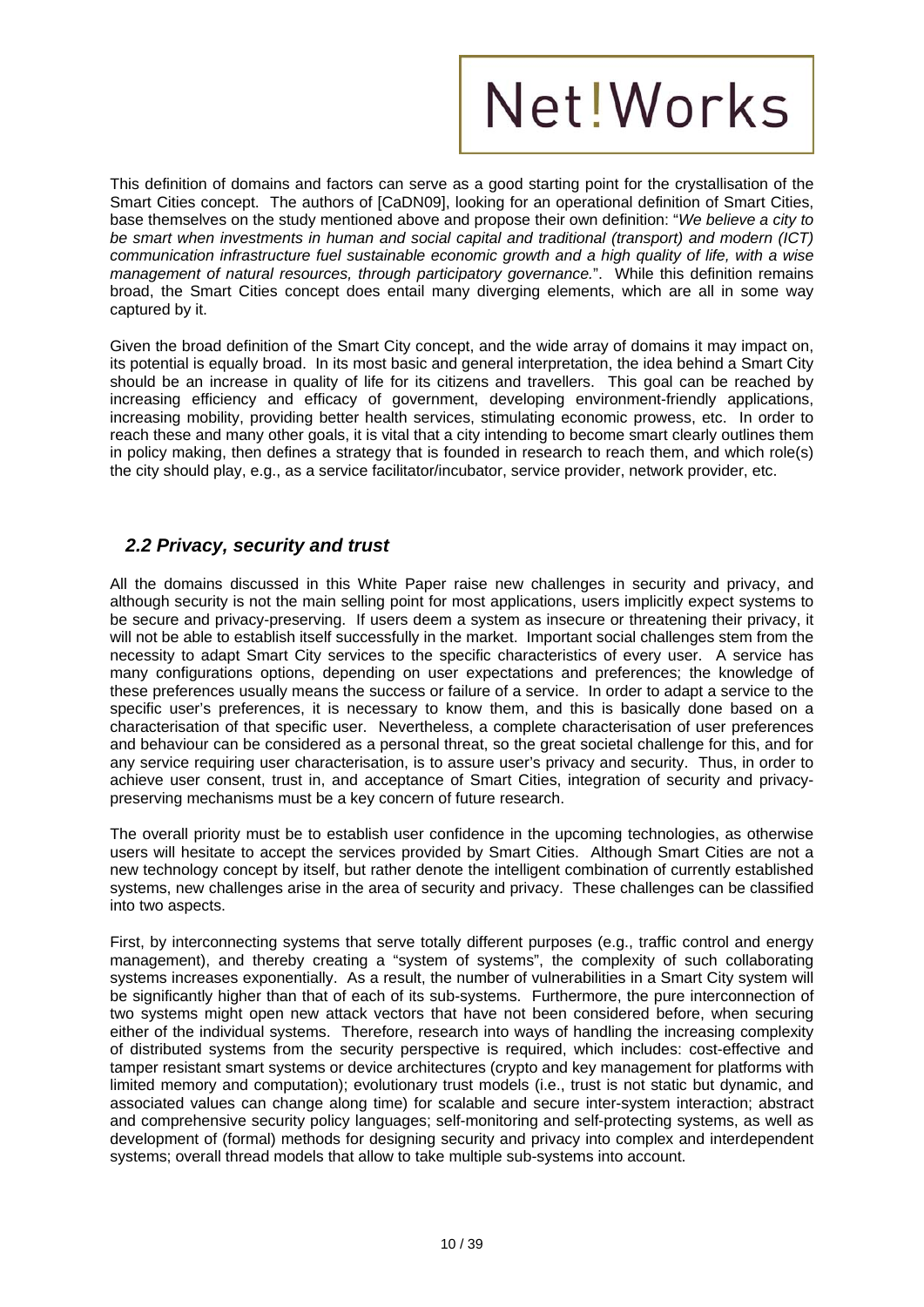Second, the number of users, and the volume and quality of collected data, will also increase with the development of Smart Cities. When personal data is collected by smart meters, smart phones, connected plug-in hybrid electric vehicles, and other types of ubiquitous sensors, privacy becomes all the more important. The challenge is, on the one hand, in the area of identity and privacy management, where, for instance, pseudonymisation must be applied throughout the whole system, in order to separate the data collected about a user (which is required in order to provide high-quality personalised services) from the user's real identity (which is required for purposes such as accounting); this includes that the usage of addressing identifiers, such as IP or MAC addresses, for the purpose of identification must be avoided in future systems. On the other hand, security technologies, such as advanced encryption and access control, and intelligent data aggregation techniques, must be integrated into all systems, in order to reduce the amount of personal data as far as possible, without limiting the quality of service. For future research, work towards interoperability of different identity management systems, as well as automatic consideration of user's preferences, is required. The latter aspect goes along with the development of privacy policy languages, which allow users to express their preferences on service quality and data minimisation.

A study performed some years ago [CoWi07] recognised the importance of data privacy and personal identity among the aspects to be dealt with not only on technical grounds, but also concerning legal and communication aspects. Figure 2 shows a roadmap on how the technological development should be accompanied with these other aspects.



**Figure 2 – Phased actions concerning data privacy and personal identity (extracted from [CoWi07]).** 

#### *2.3 Business models, platformisation, interoperability and open data*

One of the critical elements that will be of ever increasing importance for the Smart Cities of the future is which role(s) the city will take up as an actor within an increasingly complex value network. The ecosystems of mobile and fixed communications service provision are in a constant state of flux, as commercial and public entities aim to find strategic fits, while adapting their business models. New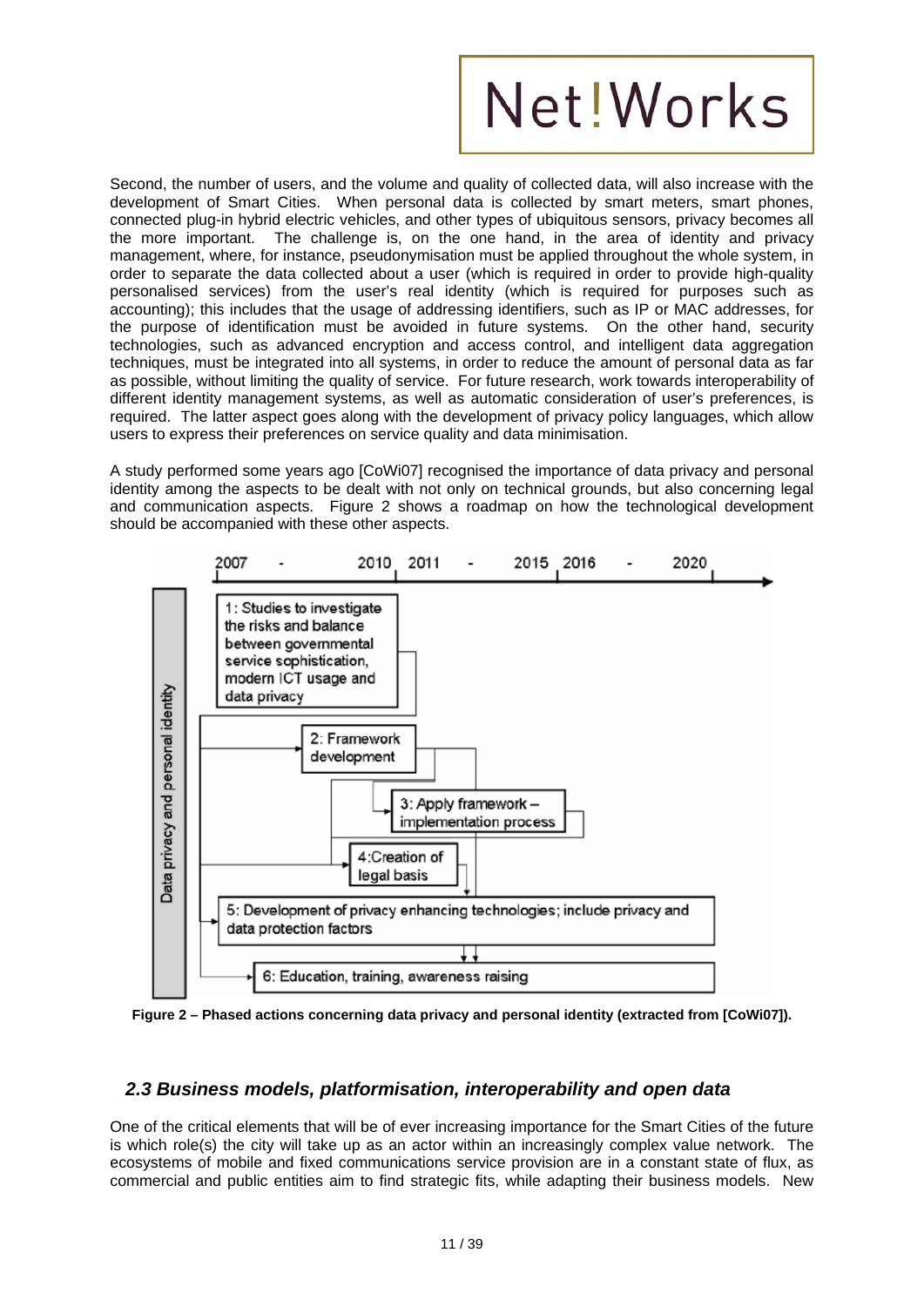players enter the market, actors shift their business strategies, roles change, different types of platforms emerge and vie for market dominance, technological developments create new threats and opportunities, etc.

This existing complexity increases exponentially, when considering the involvement of cities as actors in the value network, with all the agencies and domains they entail, and the potentially large differences between cities themselves. When discussing the creation of Smart Cities, one must remember that is trying to facilitate the development of thousands of urban areas across Europe; they bring together a wider range of different institutions (emergency services, health, planning, education, economic development, etc.) that are trying to deliver a range of complex and different services to citizens and businesses, within a variety of national, regional, state and local political and administrative structures. These urban areas are at radically different stages of technological, political and administrative development; these differences in administrative and technological maturity will both shape and constrain the ability of individual cities to become smarter.

In this tumultuous field, cities have to explore closely which roles they want to take up in these new value networks, as various options exist, centred around two axes: the network and the services. As far as the networks are concerned, the trend of cities aiming to offer ubiquitous coverage of different technologies (WiFi, WiMAX, FTTH, etc.) to its inhabitants seems to be subsiding, after several failed experiments around the world. However, one can expect that the focus on the network side will shift to Wireless Sensor Networks, allowing for the connection among locations, everyday objects, and devices. Such ubiquitous connectivity needs to be facilitated (e.g., by building sensors into new and existing city infrastructures), and has to be supported by relevant services and applications (potentially in all the domains identified in this White Paper).

Apart from infrastructure, high-quality services will be the focal point in all the domains in the years to come. From a business model perspective, similar questions arise as to the role of the city as an actor, or even as a platform. In the last decade, one has assisted to the surge of platforms, not only as coordination mechanisms between agents, but also acting as a driver for innovation. Even if the most popular ones are situated around the offers of mobile vendors, platforms have a long standing in the computer industry, with examples such as Wintel (Windows and Intel), as well as in other sectors. Platforms provide a combination of constraints, value propositions, and revenue sharing mechanisms, aimed at maximising network effects and creating a virtuous cycle. However, despite of the extraordinary success and popularity experienced by some platforms, the public sector has been very slow in translating this concept into its own specific context, and implementations are limited to a few low-impact experiments. Cities should carefully decide on their strategy with relation to platforms, depending on the policy goals they wish to achieve, as many approaches (technological development, subsidies, public-private partnerships, open data provision, etc.) are possible, each with different consequences. The roles of intermediaries, the impact of decisions on platform strategies, and their potential direct and indirect "cost" recovery, should be thoroughly studied, before a city decides on an approach to service creation and distribution.

An element related to the trend of platformisation is cloud computing, which is increasingly helping the private sector to reduce cost, increase efficiency, and work smarter. From a business perspective, cloud computing is a key concept to enable a global ecosystem, where organisations are able to be more competitive. The sharable and the on-demand nature of cloud computing are compelling for today's highly distributed yet collaborative-driven workforce.

In the context of this ever-increasing complexity and platformisation, interoperability between systems will be exceedingly important. One could envisage a flexible, secure, and open communication platform, which could also be referred to as middleware, allowing different systems to share information, enabling the creation of services that combine data, and spanning the different domains described in this White Paper. Standardisation is clearly an important task, affecting all levels of middleware implementation, assuring transparent and reliable interfaces to the middleware, as well as interoperability between products and services across very different domains. Thus, interoperability and standardised ways of communication between systems is an important research subject, crosscutting all Smart City domains.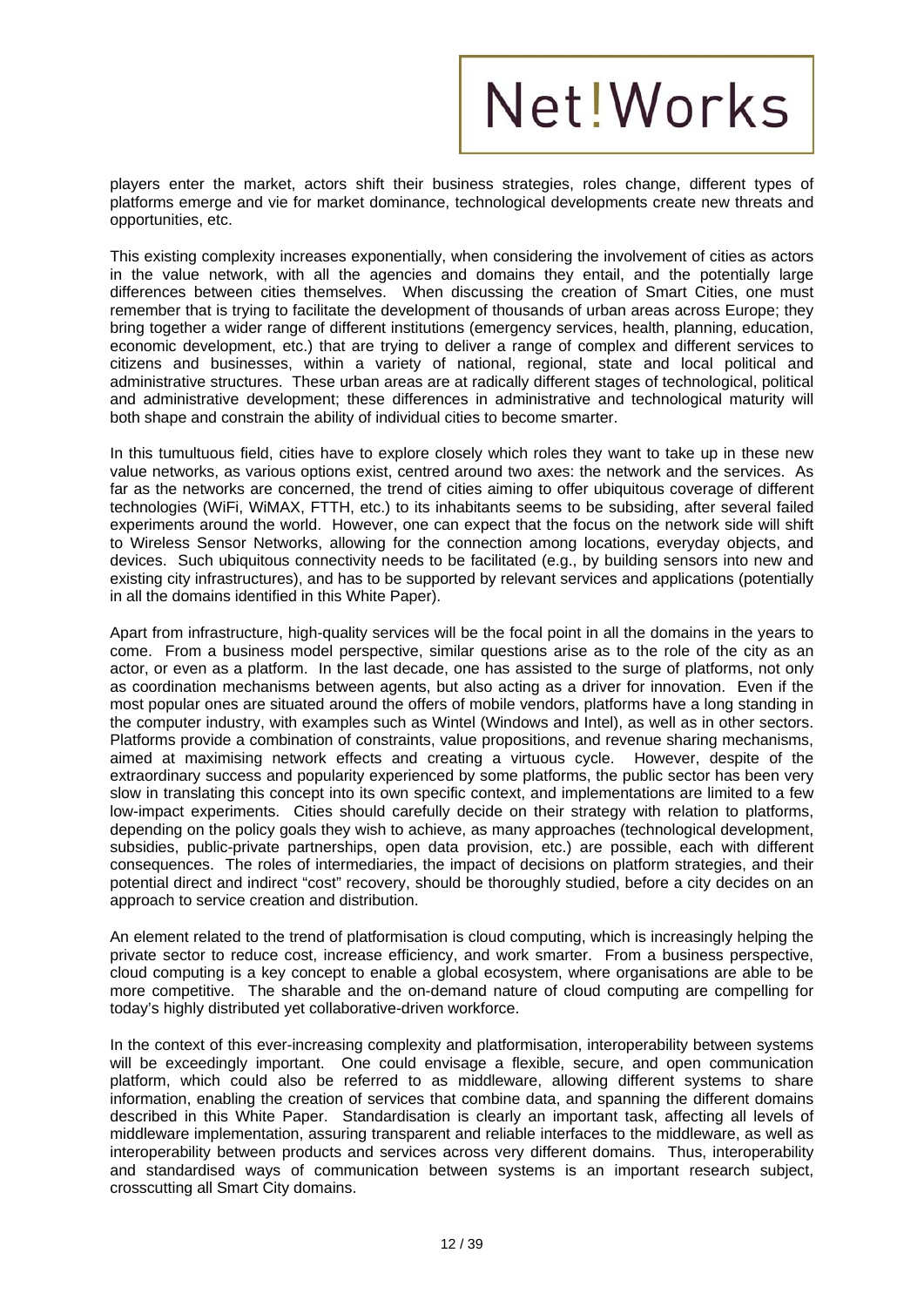One particular challenge in the context of Smart Cities relates to open data business models. As services become pervasive and ubiquitous, the matter of opening up databases will become more important. Open Data is hardly a new concept, its origins being easily traced to Open Science data, a fairly common practice among scientists (its translation to governmental data is credited to Edd Dumbill in the 2005 XTech conference, acknowledged by the OECD [OECD04], and supported by Tim Bray and Tim O'Reilly in 2006 [BrRe06]). Cities will have to decide to what extent they want to share information with third parties, such as application developers or commercial companies, without losing a competitive advantage, or worse, violating the privacy of its inhabitants. In general, services and applications that leverage user information provide higher quality experiences when such information is used in a balanced way, e.g., when its benefits outweigh the "costs" (of sharing private information); however, it is an exercise in balance, which can have a negative impact on the service uptake if it is not achieved. Transparency towards the end user on how his/her information is being used, with clear opt-in options and secured environments, has to be the starting point when providing services that leverage personal data.

The use of open data as described in EU's Public Sector Information directive is an opportunity to trigger innovative Future Internet enabled services in Smart Cities. The Public Sector Information reuse and utilisation of open data introduces a paradigm shift that will impact many people working in public administration. This change covers not only processes, but also alters our understanding of the role of public authorities, and thus, the role and perceived importance of its employees. It is understandable that different stakeholders might only reluctantly embrace these concepts, and that they might strive to find arguments against them. Public Sector Information re-use will help creating a better and more efficient public administration, as well as opening new ways for the administration, the general public and the commercial sector to be involved in societal processes.

The following activities are necessary for Public Sector Information provision and re-use: improving communication about the advantages and boundaries of open data; analysing current skills in the public sector, identifying necessary expertise, and bridging any existing gaps with external support and internal capability building; adapting existing information producing processes in the public sector, so that regular provision of data to according platforms becomes routine; creation of easy-to-use guidelines for public authorities on how to start with data provision; achieving most easy comparability and comprehensibility through furthering meta-data and data standardisation; alleviating retracing of the data sources, by developing an attribution schema and enabling a data source to sign published data; and supporting the publishing of more fine granular data through mechanisms for automatic anonymisation or pseudonymisation of data sets.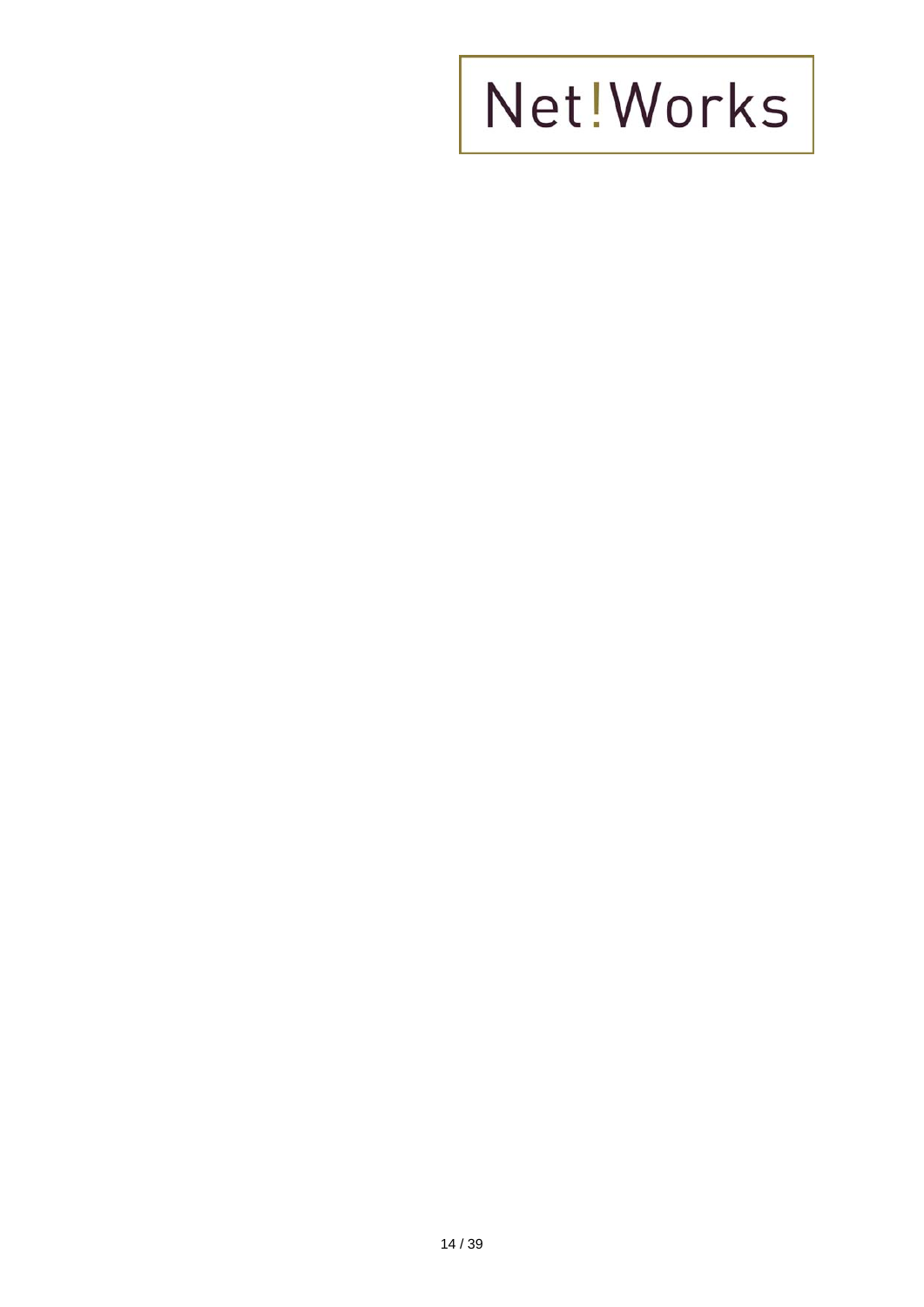### **3 Smart Cities – Developing E-Government**

#### *3.1 An Approach to Smarter Cities*

Eighty per cent of Europe's population already lives and works in cities of more than 10 000 people. Cities are the key pathway to delivering better and more effective e-government, and to the delivery of a range of EU and national economic and environmental objectives.

The development of efficient and effective e-government is a prerequisite for the development of Smart Cities. E-government applications and technologies must be able to address the fundamental questions of how cities work, how they are organised, and how they can be made to work in more intelligent ways for citizens and businesses. A Smart City will be able to bring together technology, information, and political vision into a coherent programme of urban and service improvement. The development of Smart Cities will affect thousands of urban areas across Europe, which are at very different stages of technological, political and administrative development: these differences in administrative and technological maturity will shape and constrain the ability of individual cities to become 'smarter'.

The lack of horizontal and vertical integration across the various e-government and urban initiatives in EU states, and the relatively low level of interest shown by many national authorities, limit efforts for the systemic development and implementation of local e-government. One needs a coherent integration of related interventions across policy fields and administrative structures, to facilitate the development of Smarter Cities. The adoption of technologies that make cities smarter and provide better e-government will require significant organisational and structural changes, on the part of both the cities themselves and the institutions that work with cities.

#### *3.2 Priorities and challenges*

Cities will take different paths and become smarter at different speeds and in different ways. However, there are a number of technologies that will be required for the underlying infrastructure that is needed to help support this process. Fundamental technologies that are key to the development of the Digital Single Market, such as authentication and privacy, are key to the development of egovernment in Smart Cities. The development of transnational authentication systems for citizens and businesses, the development of agreed frameworks for data privacy, and the sharing and collection of individual and business data, are key. Citizens and businesses will need standardised ways to identify themselves electronically to networks, applications, and service providers. Robust political and policy frameworks are required to address common privacy issues associated with the use and re-use of personal data across Europe.

Standardisation and interoperability are key requirements for the widespread adoption of technologies and services to provide e-government at the city level. Cities need to be able to integrate new services and technologies with their existing services and infrastructure – this requires the development of open and common approaches, based on the development and use of shared and public APIs (Application Programming Interface), which support the continuous development and evolution of Smart Cities.

Cities will need to be able to better integrate wireless networks. European cities are currently characterised by heterogeneous wireless access technologies, provided by a diverse range of operators. Smart Cities will integrate wireless technologies and operators, making provision seamless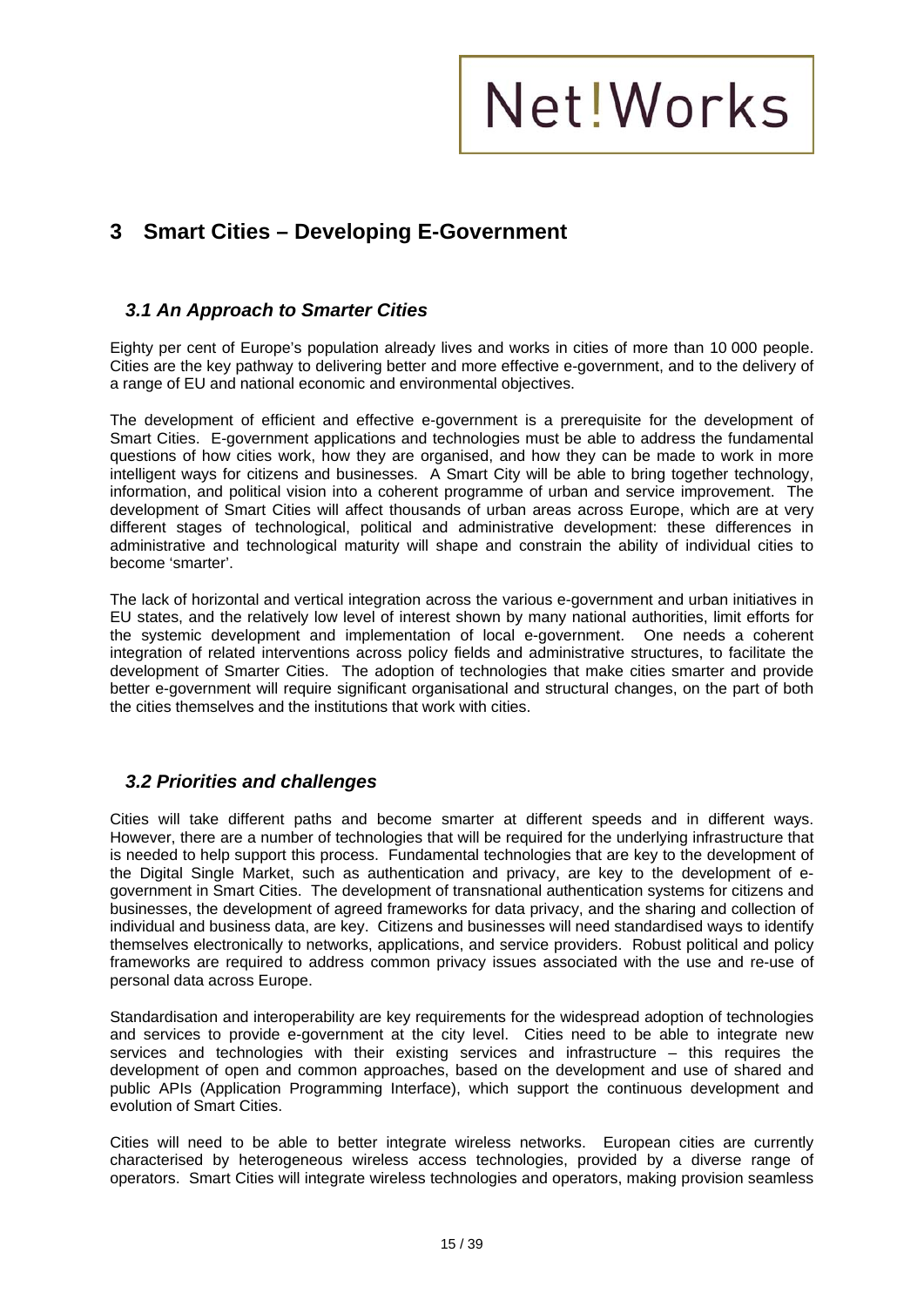and transparent. Many cities already have fragmented, partial coverage of wireless networks: the next step will be to find ways to help these public and private networks to converge or integrate into citywide networks, which will require both technical developments and regulatory changes.

Cities will increasingly move from being service providers to platform ones. This will cover both the development and integration of wireless networks that bridge multiple providers and multiple communication technologies, and the development of infrastructures to facilitate more active and smarter urban networks and applications. By creating these platforms and applications, Smart Cities will provide an infrastructure that enables the development of a broad range of public and private applications and services.

Cities and urban networks will need to become increasingly active, aware, and smart, compared to current passive and intelligent networks. The current system of fragmented and passive information networks will need to be replaced by active, integrated networks that are able to link citizens, businesses, governments, and infrastructure. Standardised technologies and infrastructures that are necessary to provide personalised and location-based services need to be developed – this includes solving the technical challenges of developing location frameworks and integrating wireless offerings, while also developing the knowledge infrastructure and ecosystem that are necessary to provide the content needed by citizens, travellers, businesses, etc.

#### *3.3 Roadmap*

The development of Smart Cities requires a pragmatic approach to technological development and deployment that is based on open standards and interoperability, which is vendor neutral and focused on the needs of cities, citizens, and businesses. Technologies need to be deployable, and supported by sound business models.

Smart networks and infrastructures need to be developed in order to exchange information from person to person, from people to machines, from machines to people, or from machines to machines. Only by developing robust, shared solutions can one develop cities that are smart, and which are able to increase innovation, improve the quality of life, and raise standards of living.

Smart Cities need to be able to integrate themselves into national, regional and international infrastructures, e.g., to share location data about businesses or development land, or to establish the marital status of citizens. The development of data and service standards, ensuring application interoperability and data exchange are key to this. Institutional and organisational processes need to be developed, to facilitate the shared development and deployment of e-government applications across cities.

The development of open data and data sharing is also a requirement for the development of egovernment in Smart Cities. Public data needs to be made open and accessible, through the establishment and use of a repository of definitions and taxonomies that makes data consistent throughout Europe. This will provide a standardised foundation for developers to use and re-use government content – including address and location service information, data, maps, transport information, timetables, etc.

Although the implementation aspects depend strongly on national, regional and local authorities, European wide recommendations and directives will definitely contribute to accelerate the deployment of Smart Cities in their e-government perspectives. Studies for the increase of trust in e-government in Europe have been conducted [CoWi07], and a roadmap has been established, Figure 3, but plans extend beyond Europe, and, e.g., Japan [JaGo10] has also a calendar that impacts on the usage of ICT in e-government, Figure 4.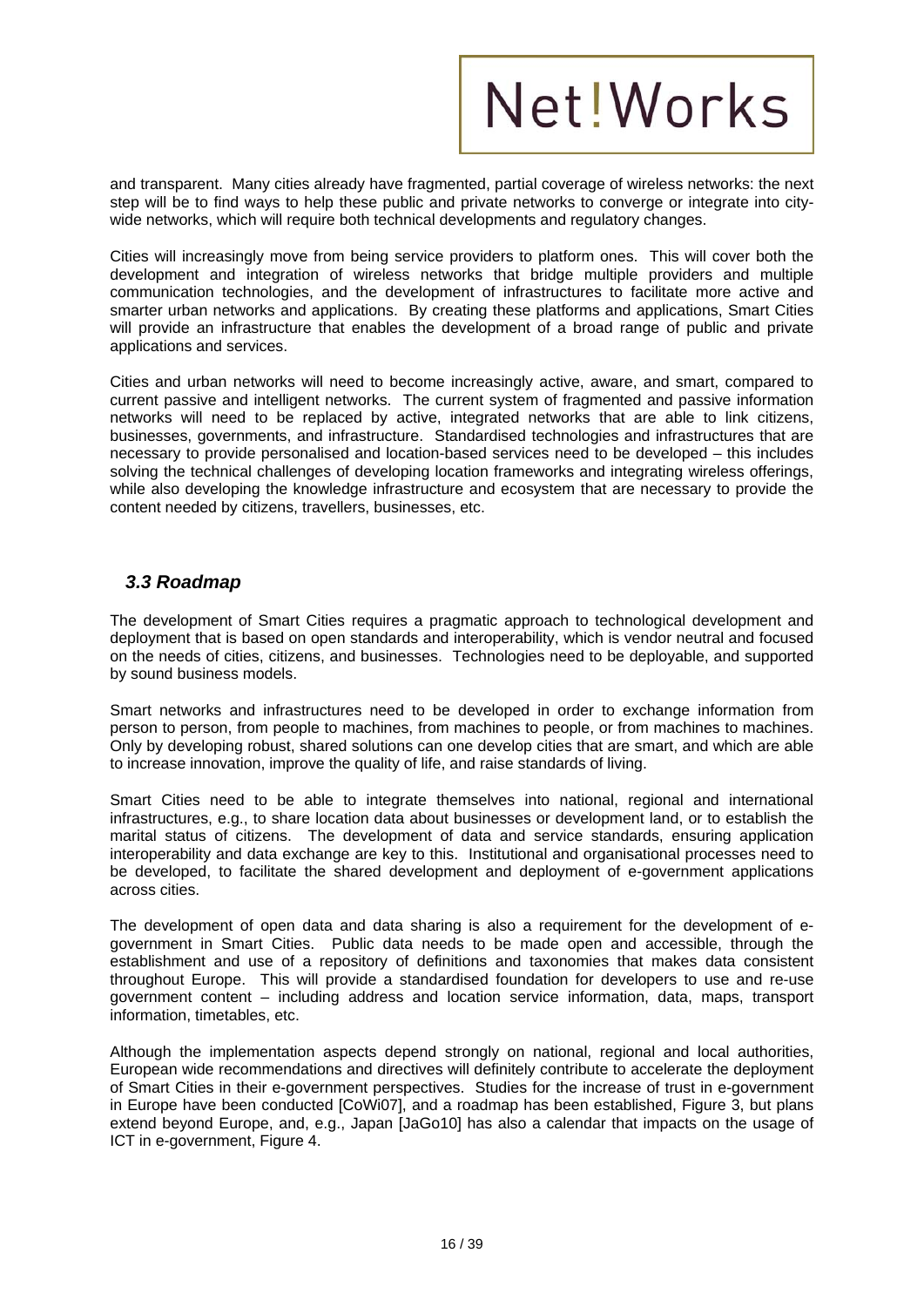

**Figure 3 – Roadmap for the increase of trust in e-government in Europe (extracted from [CoWi07]).** 



**Figure 4 – Roadmap for the introduction of e-government in Japan (extracted from [JaGo10]).** 

European-level regulation will be a key driver for the adoption of 'smart' urban technologies, particularly for the development of new urban infrastructure and new buildings. Developing technical and regulatory frameworks to drive improvements in existing infrastructure (e.g., through improving energy efficiency) will be a key challenge for policy makers.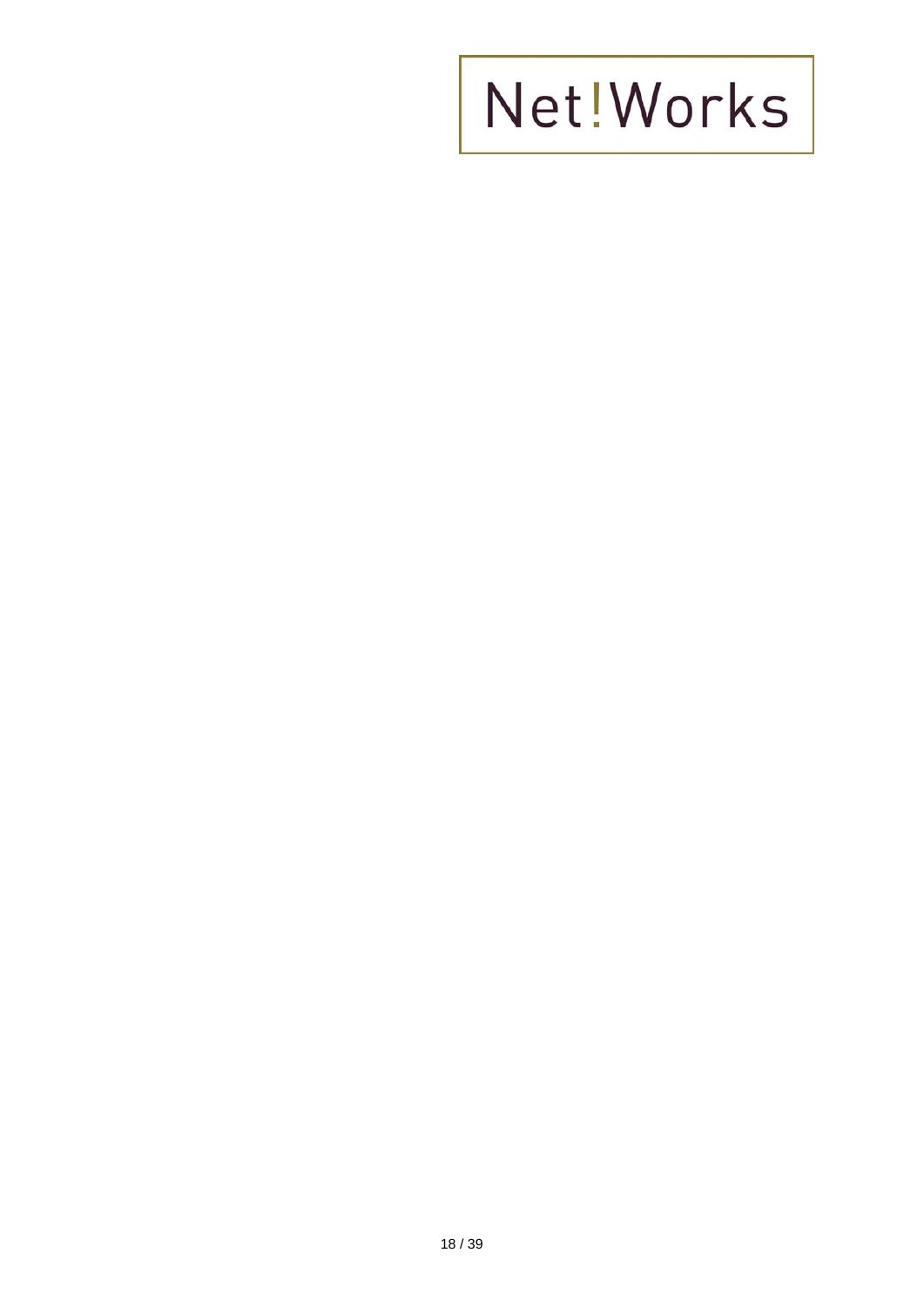### **4 Smart Cities – Health, Inclusion and Assisted Living**

#### *4.1 Application*

The world's population is aging, while it is getting sicker at the same time. By 2050, the number of people in the 60+ category will reach 2 billion, while half of the developed world is projected to become chronically ill [UnNa07]. A recent study revealed that local hospitals and access to healthcare facilities were cited among the most important features for city inhabitants [Phil10], while ICT plays an instrumental role in bringing unique responses to these needs. Many existing and potential technologies under development for the maintenance and/or supervision of health and wellbeing offer a great promise, ranging from health monitoring services and falls detection to "lifestyle monitoring" (detecting changes in behaviour patterns) [BBBC00]. Within this realm, research in ICT platforms for elderly and people with chronic diseases test ideas of generic health monitoring platforms, addressing people with chronic conditions, [Chro11], [Hear11], and assistive mobile devices, [Enab11], among others. Smart Cities need to incorporate these aspects into their overall structure and roadmap.

Current trends in personal health systems, enabled by the advances in ICT, biomedical engineering, healthcare technologies, and micro- and nano-technologies, can greatly contribute to the need for better health care and wellbeing solutions. Personal health systems offer pervasive solutions for health status monitoring, through vital signs measurements performed by bio-sensors, which will be exploited for the prevention and/or early diagnosis of harmful situations. Furthermore, efforts to support independent living encompasses social and medical assistance in the home or at an institution, in the form of face-to-face contact or assistance via tele-care services, in the shape of assistive technologies, personal monitoring, etc. One can consider three categories: health; enhancing digital literacy, skills and inclusion; and assisted living.

Participation in society, a healthy lifestyle, and good healthcare system are determinants of a healthy living. New technological advancements in the area of health, such as remote monitoring solutions, which can serve as a bridge between the hospital and the home, could enable cities' inhabitants to monitor their condition at home, ensuring that, when they get ill, they will be supported along the entire patient pathway (diagnosis, treatment, and long-term disease management).

Inclusion is concerned with minimising all barriers to learning and participation, whoever experiences them and wherever they are located in Smart Cities. Applications include: improving quality of life of users with digital content, taking multilingualism and cultural diversity into account; ensuring seamless access to ICT-based services, and establishing appropriate framework conditions for the rapid, appropriate, and effective convergence of digital communications and services; monitoring Smart Cities, through data collection and analysis of the development, availability, and use of digital communications services. Furthermore, the needs of people with physical impairments have also to be taken into account, and the way ICT will be used in Smart Cities must consider these needs.

Increased use of ICT among elderly people, the technologies used to be elderly friendly, and encourage elderly people to use the services, are also among the needs in this area. The main problems ageing people are facing when living independently are reduced physical abilities and isolation. Ageing well is also about independent life, and continued active and satisfying participation in social life and work. Independent living is the ability for elderly people to manage their life style in their preferred environment, maintaining a high degree of independence and autonomy, enhancing their mobility and quality of life, improving their access to age-friendly ICT, and personalised, social integrated, and health care services. A social problem is the creation of an economically sustainable model for the assistance of elderly people, and for their physical and psychological independence and wellbeing. The potential of ICT to support innovation in this area is large, and several applications and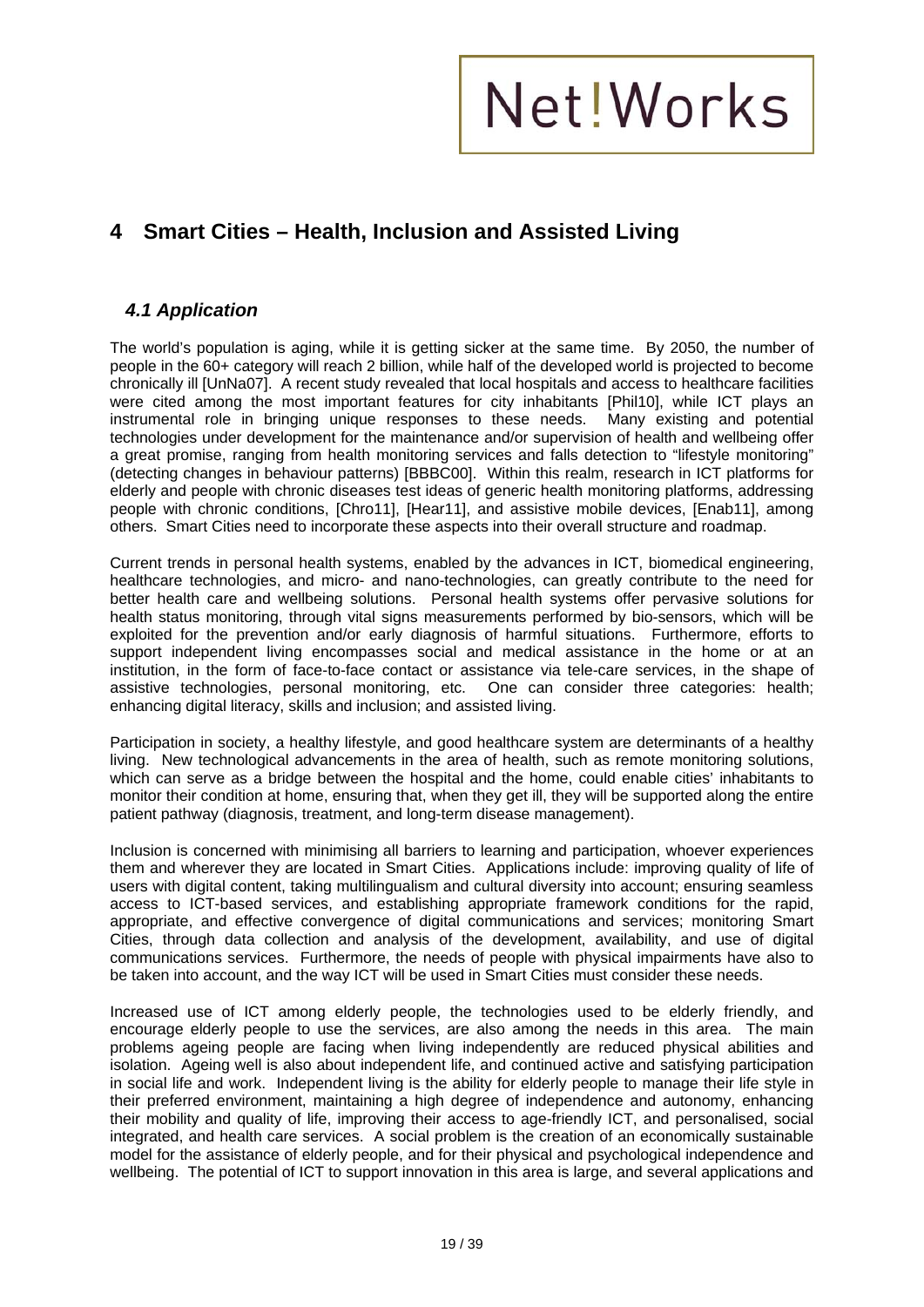services already exist, which can be directly applied to this context. The major hurdle in this domain is the lack of familiarity of elderly people with such new services and technology, which so far has excluded them from the benefit of a diffuse information and communication network.

It is expected that a better access to ICT in the public sector can generate innovation chains, such as:

- *Increased use of social networking applications*: at present, elderly people are not using social networking application and are considering them with diffidence, hence, ICT emerges as an excellent opportunity to increase social contacts and reduce the sense of isolation.
- *A better quality of life for elderly people and their relatives*: geographical localisation and positioning allow for elderly people to visualise the position of people that are relevant for them, such as friends, relatives, and caregivers; services based on these systems will increase elderly people's control and social contact within their living area, thereby, increasing physical and social activity in their life, reducing the social distance between them and their neighbours, and reducing their feeling of loneliness and isolation.
- *New opportunities for elderly people to circulate their own knowledge*: elderly people are a resource for the community in which they live, and their personal knowledge and their skills could be valuable for many people around them; not only can they help each other, but they can also transmit their knowledge (e.g., cooking, gardening, knowledge of local history, etc.) to others.
- *Personalising home assistance to independent seniors*: provision of an integrated system of assistance, wherein (functional and psychological) support to elderly people could be provided in a shorter time and by the appropriate people.
- *New business opportunities also for private companies and service providers*: by using geographical information systems to support services that are relevant for independent senior people, private companies and public services can provide more personalised services, while increasing elderly people confidence in the new services.
- *Local ecosystems that accelerate social innovation*: the activation of a tracking network in a local area generates a sort of "augmented neighbourhood", in which the traditional channels of social interactions are backed up by virtual channels of communications supported by the new services; on this ground, new groups, new forms of association, and new local events can be created.

#### *4.2 Potential*

The demand for healthcare is rising, because ageing is changing disease composition, with a rise in chronic diseases [AkTs09], which treatment now accounts for around 70 to 80% of healthcare costs in Europe, and at the same time, the number of healthcare professionals declines. Furthermore, healthcare systems are likely to face substantial challenges in the future, with public expenditure on healthcare likely to grow by 1.5% of GDP across the EU by 2060. In this context, the provision of healthcare services using immediate applicable innovative ICT is seen to be one of the elements helping the containment of healthcare delivery costs [AkTs09], while maintaining the expected levels of quality of care and safety [STSD07]. According to [ITU10], ICT for health is driven by governments to expand healthcare coverage, cut down unnecessary expenses, ease burden for traditional healthcare, and keep fairness of healthcare condition and facility in different areas. The impact on Smart Cities is undisputable.

#### *4.3 Challenges*

The challenges can be summarised into three different categories: Social, Market and Business, and Technical. The grand social challenges include: social communication, access to public and private services, healthcare assistance, policy and ethics, and safety of people living independently; use of ICT as the basis for increasing elderly people's socialisation opportunities; informal help exchange or a local exchange trade system. Market and business opportunities address: a revolutionary value chain to show relations within the ecosystem; new business opportunities, also for private companies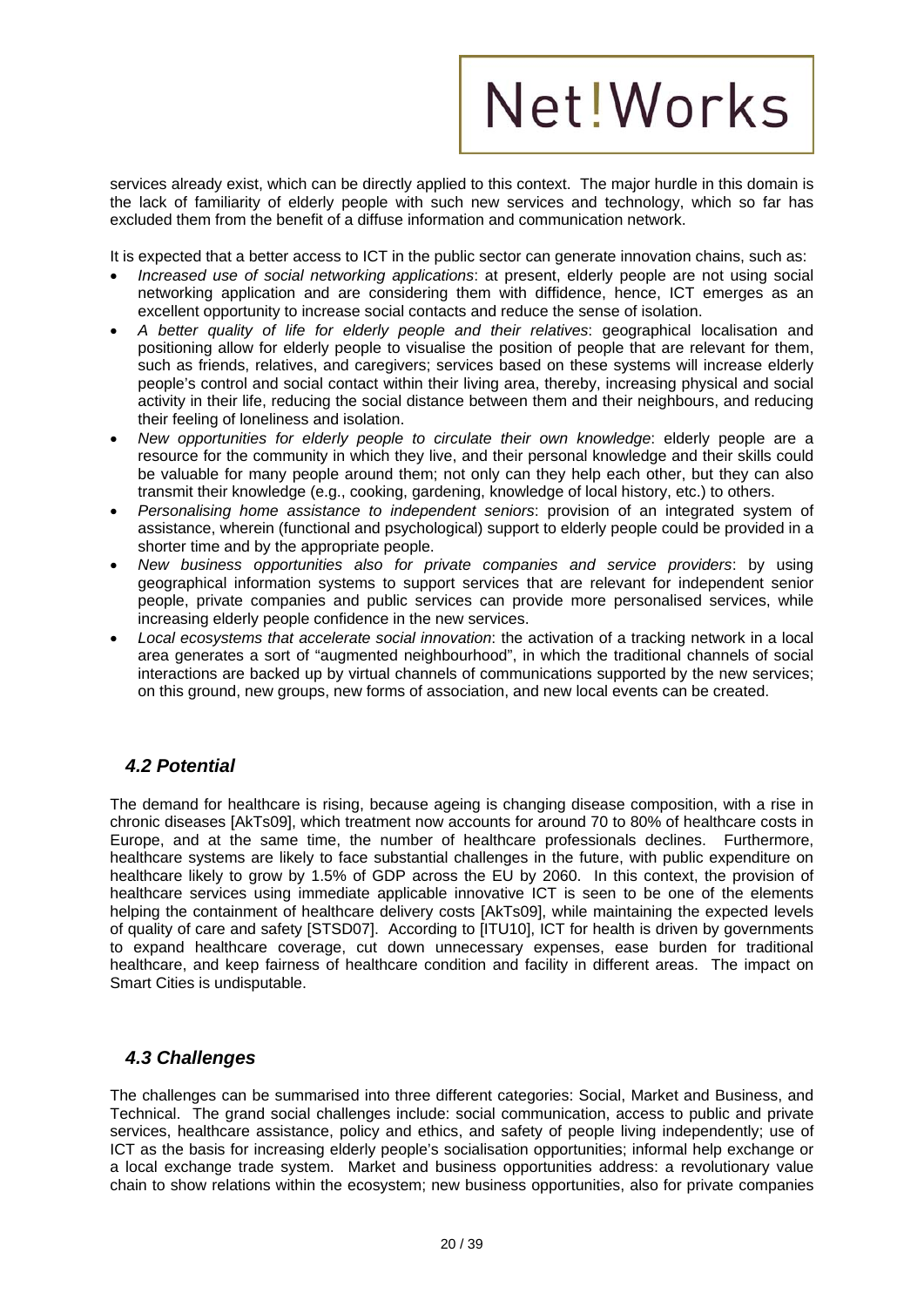and service providers; a Go to Market plan, which has to include product distribution chain/channel; economic and financial aspects, such as the pricing strategy, product life cycle, public demo together with a launch venue, beta customers, early field trail, and attracting venture capital for scaling-up. Finally, the grand technical challenges encompass: geographical localisation and positioning; interoperability and maintenance of connectivity context, while residing on a mobile device and traversing multiple networks (e.g., cellular and WLAN, among others); pervasive borderless middleware platforms; configurable, adaptable, secure frameworks, and decision support systems.

A broader view can also be taken. Recent changes in society demand for new specific services. Such changes include an ageing society and ageing workforce, increasing life expectancy, changing family forms with an increase in people living alone. New challenges relevant to these changes have to be faced, such as chronic and degenerative diseases, addictions, obesity, depression, etc. The use of pervasive healthcare systems raises several challenges regarding energy, size, cost, mobility, connectivity, and coverage. Since these systems and services are to be used by beginners or moderately ICT literate users, it is of high importance to build them around user-friendly platforms, reducing complexity through better design.

More recently, there has been interest in the ethical implications of in-home monitoring of the elderly. A discussion in [MPWA07] notes the responsibility of researchers and technology developers to consider the needs and limitations of older adults regarding their interface with technology. In-home monitoring technologies must be used with precaution, taking user communities into account, as well as end user needs, and safety and privacy concerns (enabling users to be aware of what kind of data is being transmitted, and to whom). Following the above, personal data security and location privacy are considered to be some of the most important future challenges. Furthermore, related to challenges within the field of ICT security aspects, one of the main challenges in this key area relies in the trustworthiness of the gathered physiological parameter information. The main challenge in the area of hospital consultation and emergency scenarios is secure delivery of medical quality (multimedia) data over wireless channels, while the enhancement of the main functionalities in terms of speed and data compression are also considered important. The main challenge for assistive technologies is offering independence and autonomy to senior citizens and people with disabilities; legal, ethical and regulatory issues need to be addressed, since there are still uncertainties about the liability of healthcare services providers.

The following questions still need to be answered: Who are the most relevant actors in elderly people's and people with disabilities' independent life? How is the daily life of those actors organised? What are the most relevant interactions between those actors, and how and when in their routine are those interactions placed? What are the emerging needs from those actors? What kind of knowledge and familiarity do elderly people have on the technologies to be used? How is the approval by competent authorities? What are the ethical and privacy policies scenarios? What technologies are available for the pilots, concerning, e.g., tracking technologies and geographical information systems, and visualisation hardware? What are the technologies elderly people are already familiar with?

#### *4.4 Technical Requirements*

ICT in health is one of the key areas of change in the health and social services sector. Mobile technologies are among those that enable, in particular, new services that could lead to a dramatic change in health organisations and healthcare delivery practices. These could be defined as the emerging mobile communication and network technologies for healthcare systems, including sensors, WLANs, satellite, and current and future cellular mobile systems.

Biosensors and other new medical technologies reduce costs dramatically, and lead to do-it-yourself home care. Recent advances in image and wireless video transmission will enable remote diagnosis also in wireless and mobile scenarios (e.g., ambulances). Furthermore, smart phone devices, tablet PCs, Web TV sets, and video and audio analysis techniques are currently going through major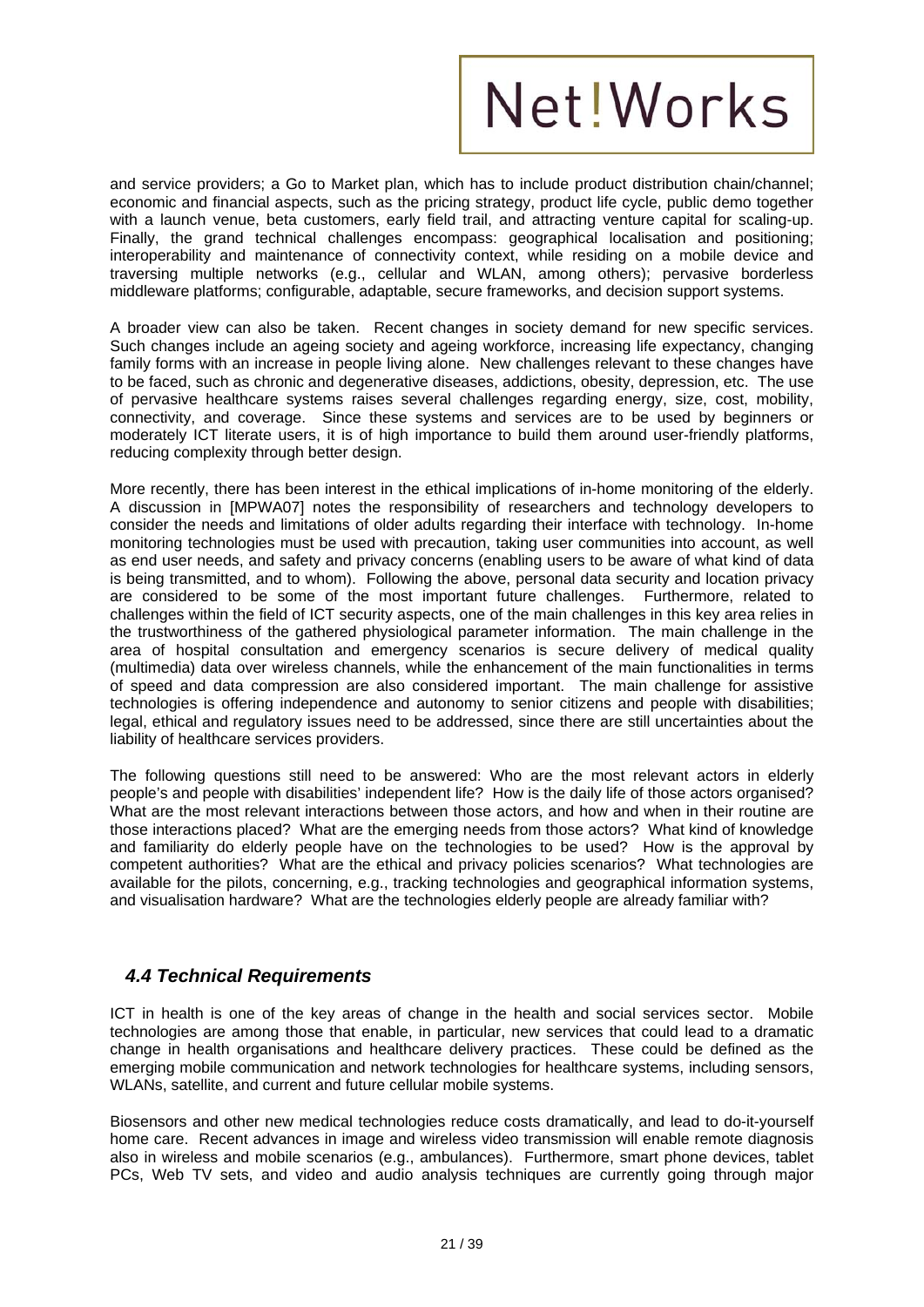revolutions, changing the way people are accessing information and communicating. A recent study by Gartner [Gart10] forecasts that worldwide downloads in mobile application stores will pass 21 billion by 2013. Among the technical requirements that are associated to the wide adoption of health related ICT technologies, one can identify data security, devices connectivity and interactivity, power requirements for devices, end-user interface problems, among others.

The key technical requirements to be addressed in this domain are: security (encryption, authentication and authorisation), service discovery, scalability and survivability, persistence, interworking, community-to-community application messaging propagation, auditing and logging, location information sharing, and application service migration.

#### *4.5 Roadmaps*

The developments for the coming years, focussing on the aforementioned challenges, are the basis for the roadmap for preventive health diagnostics, health care and lifestyle management. The future challenges are usability issues, such as user friendliness, privacy of data, human-computer interaction, unobtrusiveness of systems, practicality of the proposed solutions, systems to secure the independence of the users, and ergonomics to increase the functionality that users need, which are important factors in the design of such systems. In order to enable the ease of use of such systems, there is a need to make wireless diagnostic and disease management systems more intelligent, using trends from the artificial intelligence discipline. Machine learning smart-phone systems using advanced sensors that gather data about the physical world, such as motion, temperature, or visible light, together with machine learning algorithms that analyse sensor data to enhance the healthcare services, are recommended to produce patient predictive computer-based models of diseases integrating medical and environmental data.

To obtain reliable and trustworthy information, the system has to consider both the integrity of the transmitted data between the sensor and the doctor's reporting unit via diverse entities (end-to-end integrity protection), and the validation that sensors and reporting unit are executed in a trustworthy and not manipulated state. Those demands can be enforced by hardware and software, e.g., by trusted computing technologies. This challenge does only consider attack or manipulation attempts on the transmission path or the entities itself (sensor and reporting unit). The manipulation of the sensor's environment to (intentionally) falsify recorded sensor data has to be tackled by a second challenge that considers plausibility checks on the sensor data.

The challenge related to ICT security aspects has to be ensured by a manageable access control management system, to ensure that only authorised persons (e.g., doctors, relatives, and clinic personnel) are allowed to access the data, and ensures that the data is protected to achieve confidentiality. Users should manage authorisation. Dedicated authentication and logging mechanisms have to support the access control enforcement. The challenge in this approach is that access control architecture has to consider both the decentralised storage of data at a medical practice, and the comprehensive access control mechanisms and enforcement that concern all parties that could have access to that data. That means that, even if data is locally stored in a medical practice, the access control system has to approve data usage according the current access permissions.

Wireless transmission of multimedia medical data is a challenging application area, due in particular to the high quality requirements of medical video, the bandwidth limitation/error prone characteristic of the wireless channels, and real-time requirements of most of the services in this area. In order to keep the required quality, lossless compression techniques are usually considered when medical video sequences are involved, resulting in huge amounts of data for transmission. When transmission is over band limited, error prone channels, lossless compression is not possible, and a compromise should be made between compression fidelity and protection, and resilience from channel errors and packet loss. The quality level achieved in a low-bandwidth system is acceptable, in some cases;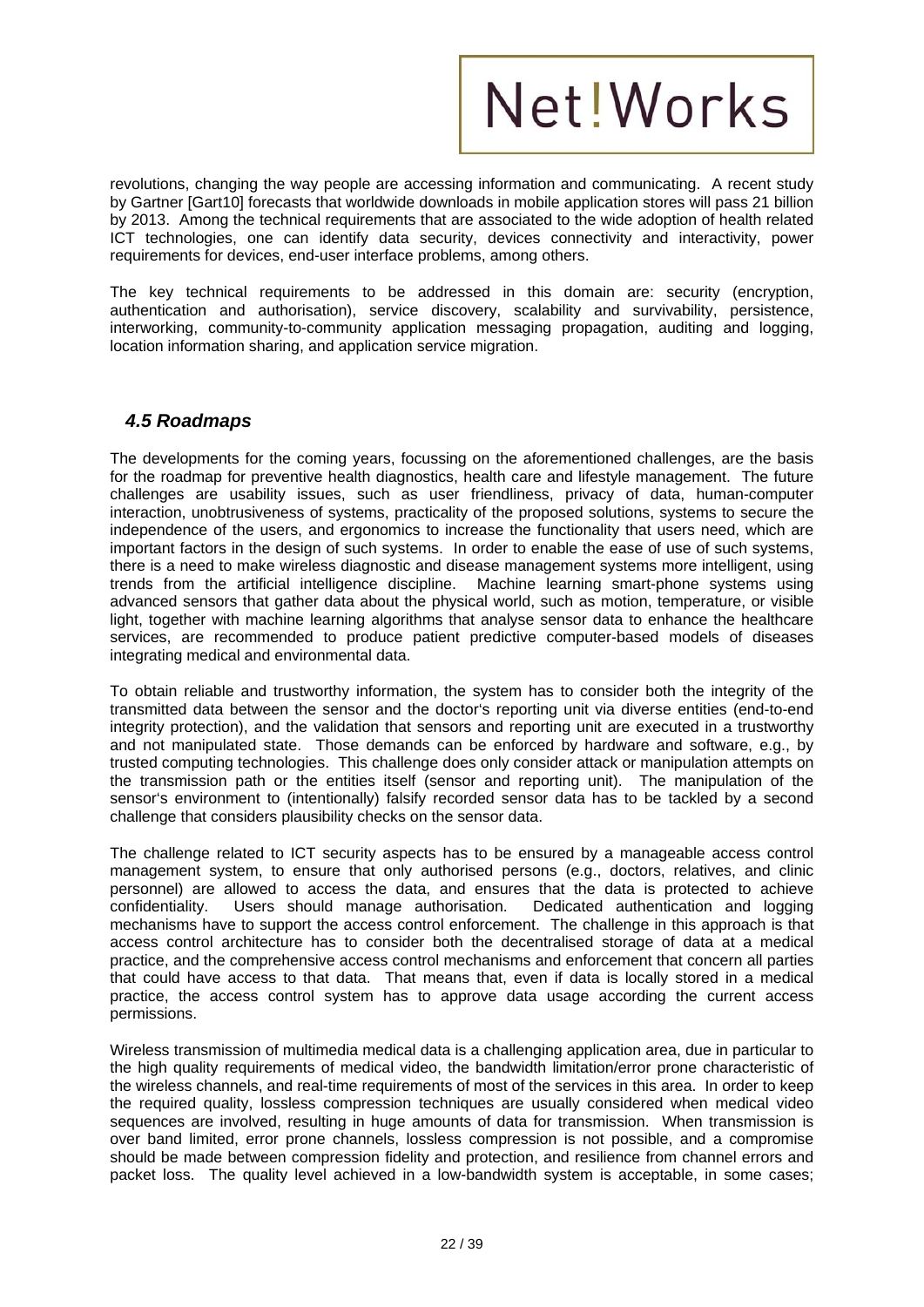although due to the high compression ratios and to the effects of the wireless channel, such systems are of interest for a first diagnosis or emergency scenarios, a second diagnosis being usually required.

The most recent broadband wireless access technologies, including WiMAX, UMTS, CDMA2000, and LTE, allow a broader bandwidth, which provides the means to make multimedia tele-medical applications reliable, by maintaining good quality levels. The proper exploitation of such novel technologies, and the development of tailored tools for medical video compression and transmission over these systems, is one of the main challenges in the area. The trend towards even more bandwidth demanding 3D medical digital imaging adds interest to such a challenge.

Future developments will also see an increased use of satellites, particularly in situations such as natural disasters and emergencies, and where the existing infrastructure is poor or non-existent. Thanks to the specific properties of satellites, including the ability to oversee and monitor large parts of the continent, they are likely to play an important role in a future unified European system of eHealth.

The challenge for offering independence and autonomy to senior citizens and people with disabilities could be addressed by: locating services and guiding people with heterogeneous disabilities at places like museums, airports and shopping malls; developing customised and accurate platforms to exchange homogeneous data among different devices, services and healthcare personnel; developing easy to use, highly reliable, unobtrusive, low power and transparent technologies and devices in order to gain users' confidence. The implementation of stress detectors and face recognition applications utilising emotion recognition techniques is expected to meet the expectations and cognitive capabilities of end users.

Contributions to innovation that will boost wellbeing and personalisation services are expected in several areas, such as intelligent agents, ambient intelligence, smart shirt sensory architecture and wearable sensors for activity monitoring, and in-home and domotic sensors. The challenge now is not to invent new devices, but to make any service adaptive to the conditions of the users and the device there are using. In this way, one should start talking about equality and design for all.

Japan [JaGo10] has a calendar that impacts on the introduction of ICT for healthcare, Figure 5.



receive high-quality medical services. Also by 2020 all citizens, senior citizens included, shall be able to receive medical and other services right at their homes.

We shall establish an IT-aided institutional and lifelong educational environment in order to create a society where every citizen may make personal use of IT at will.

**Figure 5 – Roadmap for the introduction of ICT in health care in Japan (extracted from [JaGo10]).**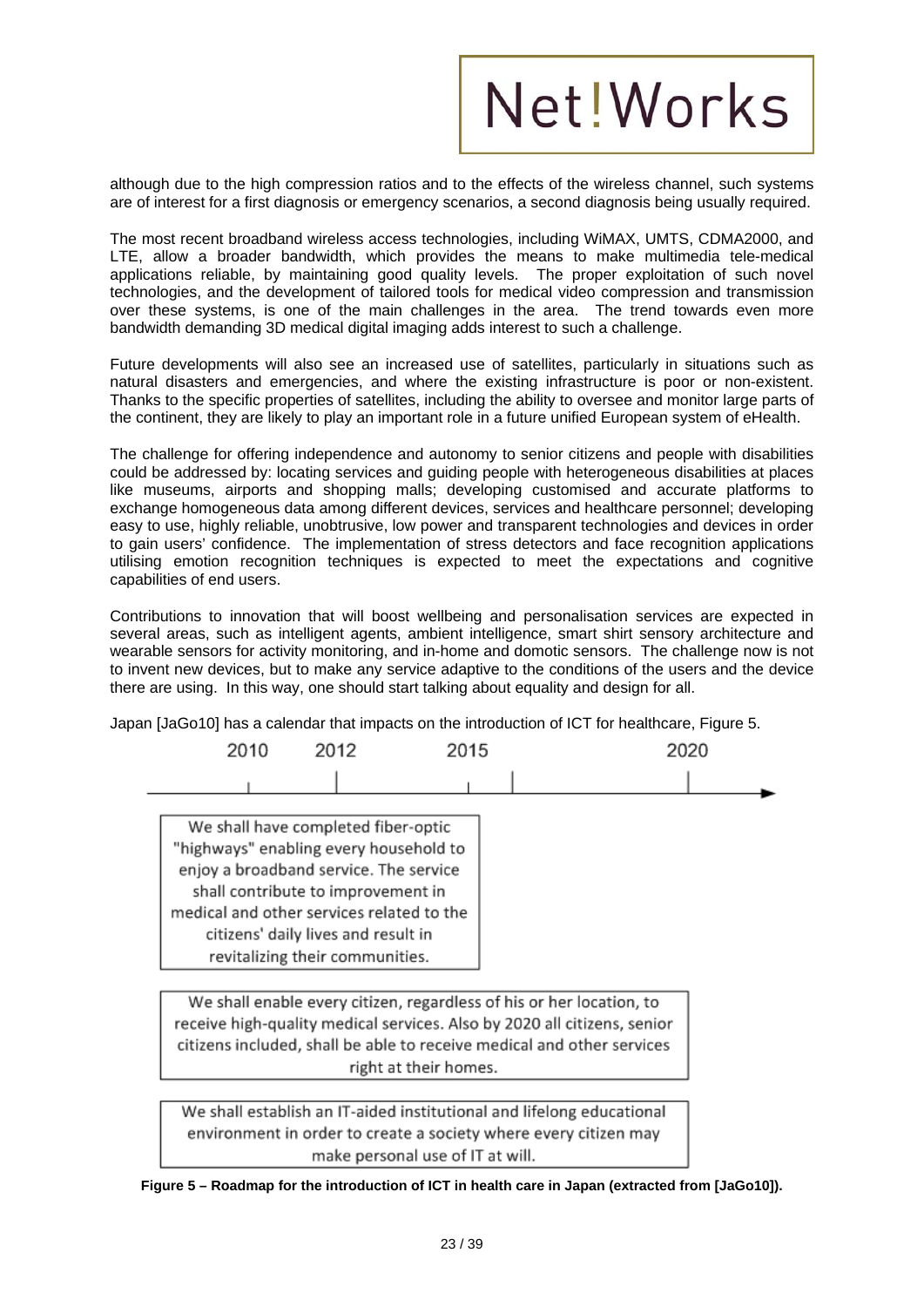

In Europe, an integrated perspective on healthcare solutions for the near- to long-term views has been presented by [EPOS09], Figure 6. Some of the enabling technologies are directly related to communications, bridging a direct gap in between the health area (within Smart Cities) and the technological development of communications (radio and network components) in the years to some.

| <b>APPLICATION</b>                                                        | <b>ENABLING TECHNOLOGY</b>                                                           |  |  |
|---------------------------------------------------------------------------|--------------------------------------------------------------------------------------|--|--|
| <b>Autonomous</b><br>networked devices                                    | Wireless power technologies                                                          |  |  |
|                                                                           | <b>Energy scavenging</b>                                                             |  |  |
|                                                                           | Low-power communication (radio, etc.)                                                |  |  |
| <b>Care robots</b>                                                        | Robotics and safe & reliable systems                                                 |  |  |
| In-hospital patient<br>telemetry                                          | <b>Standardization of communication technology</b><br>Cognitive radio (white spaces) |  |  |
| Out-of-hospital doctor /<br>patient<br>data transmission                  | Data security (privacy)<br><b>Remote patient monitoring</b>                          |  |  |
| Digital Hospital &                                                        | Data integration from various analytic sources                                       |  |  |
| personalized care based<br>on expert systems for<br>analysis and decision | Digital patient data networking                                                      |  |  |
| support                                                                   | Smart data reduction methods for medical data analysis software (algorithms)         |  |  |
|                                                                           | 2010<br>2008<br>2015<br>2020                                                         |  |  |

**Figure 6 – Integrated healthcare solutions timeline (extracted from [EPOS09]).**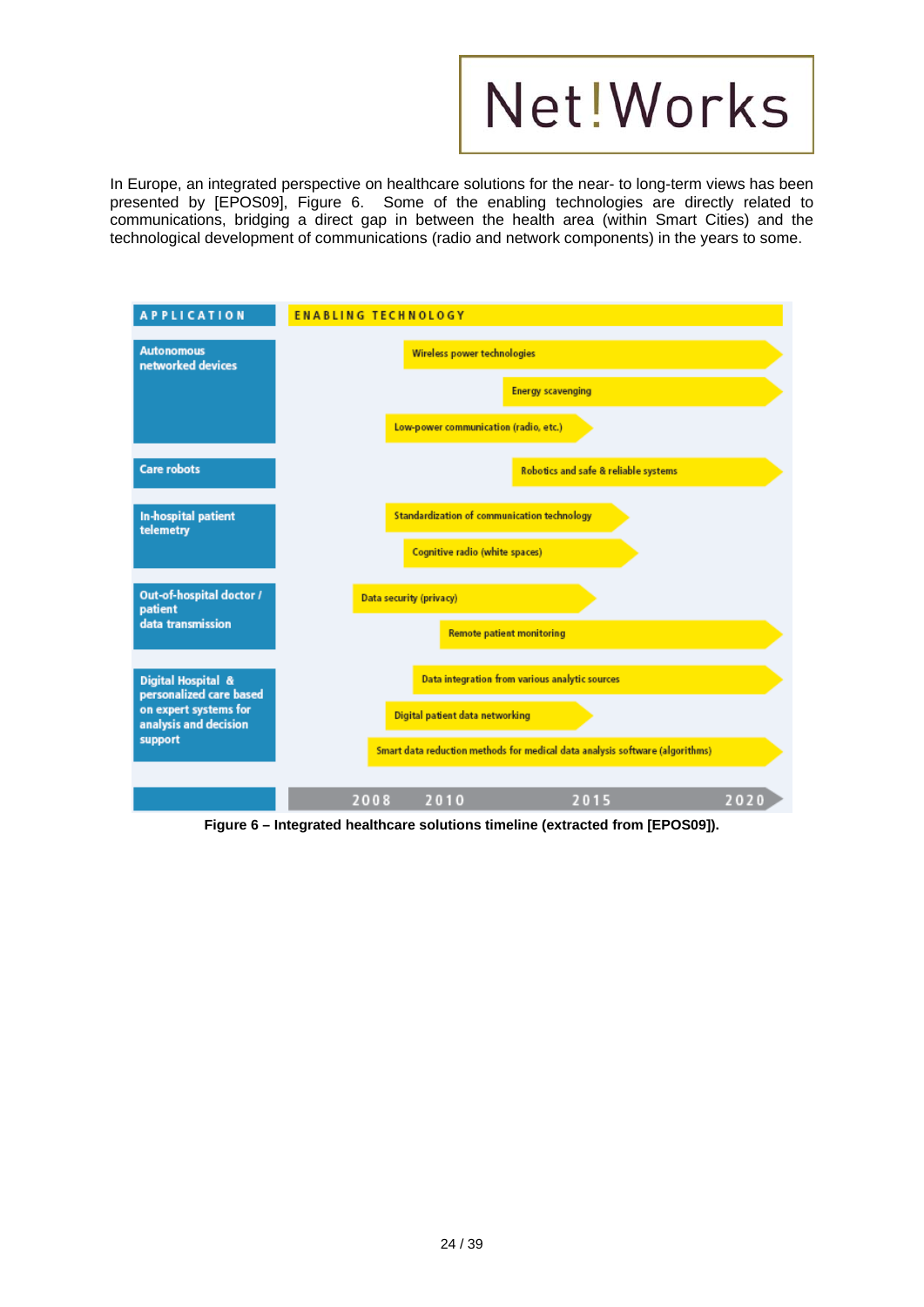

### **5 Smart Cities – Intelligent Transportation Systems**

#### *5.1 Application*

As previously mentioned, currently, 80% of the European population live in urban areas. Their mobility needs often result into a number of problems, such as traffic congestion, increased pollution levels and/or greenhouse gas emissions, or excessive travelling time and energy consumption. These problems can be largely alleviated by exploiting Intelligent Transportation Systems (ITS) and further adoption of vehicle-to-vehicle (V2V) and vehicle-to-infrastructure (V2I) communication networks, in Smart Cities.

More precisely and from the ICT viewpoint, applications should cover the following requirements in order to guaranty sustainable Smart Cities: reducing the mobility needs for both individuals and goods; optimising trip planning and management, transport mode selection and allowing seamless multimodality; impacting the overall behaviour of the drivers in the long term; improving the vehicle manufacturing process to directly include Smart Cities considerations; increasing the vehicles passenger and goods capacity; and enabling more efficient transport networks.

As an example, public parking spaces could be more efficiently managed, by guiding drivers to nearby free parking places (e.g., they could be displayed on portable or car-mounted devices), which requires accurate location information. By lowering the average time needed to find a public parking place from 15 minutes (estimated time in downtown Barcelona) to 12 minutes, the associated reduction in terms of  $CO<sub>2</sub>$  emissions would be of 400 tons/day. Besides, the provision of multi-modal travelling support (bus, taxi, train, plane, etc.) to citizens is instrumental to minimise traffic congestion problems. To that aim, platforms allowing transportation system operators, urban districts and passengers to effectively and securely share information are needed in Smart Cities. Distributed Urban Traffic Control systems capable of tracking cars location in real time, and adapting traffic management to current and predicted conditions, are instrumental too, which could be used, for instance, to set up fast lane corridors for emergency services (e.g., ambulances, police or fire brigades). Complementarily, dynamic carpooling systems [CoVi09], or the ones developed in the WiSafeCar project [WiSa11], provide a means to optimise the utilisation of transportation systems for commuters living in nearby places and sharing a common destination. Currently, the challenge is to go beyond static systems where routes are planned in advance, and make them advantageous for occasional travellers too.

#### *5.2 Potential*

A widespread adoption of ITS in urban areas has a tremendous impact on citizens' quality of life. On the one hand, traffic congestion can be reduced, and on the other, a number of energy-related and environmental problems (e.g., pollution and energy consumption) can be alleviated as well. Interestingly, a more efficient use of energy resources is one of the Grand Societal Challenges identified in the Innovation Union flagship of the European Commission [EuCo10b]. Besides, in DG INFSO's Digital Agenda [EuCo10a], it is acknowledged that R&D and innovation policies should be refocused "in areas where Europe has a lead market potential, e.g., health, green mobility, smart grids & meters and energy efficiency". Moreover, the EU i2010 Intelligent Car Initiative [InCI10] indicates that intelligent systems embedded in car or in road infrastructure along with V2V and V2I communication systems should primarily target: (i) traffic congestion problems (10% of the road network is affected daily by traffic jams) and their associated costs; (ii) energy efficiency and pollutant emissions (road transportation accounts for 83% of the energy consumed by the whole transport sector and 85% of the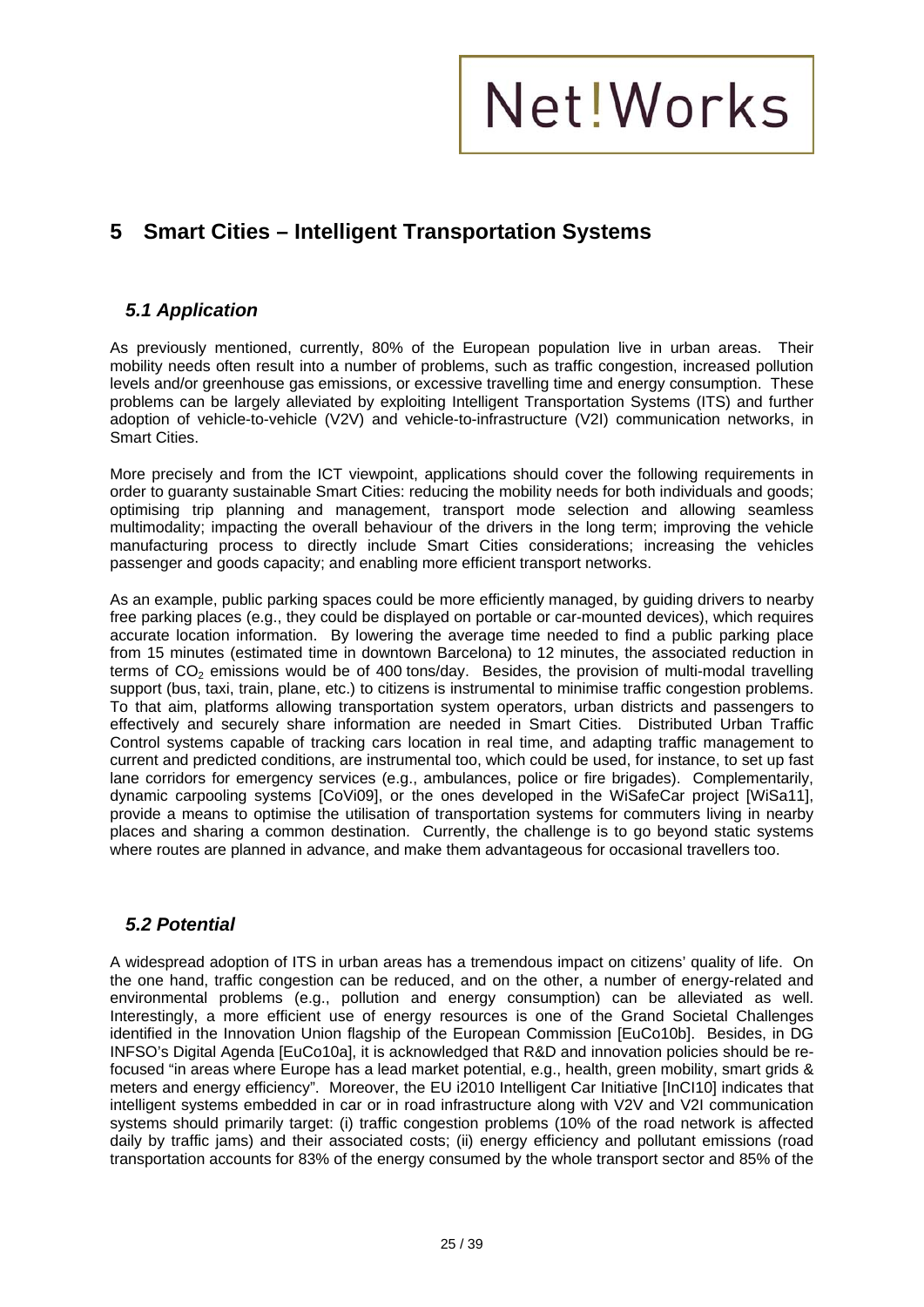

total CO<sub>2</sub> emissions); and (iii) safety issues (the cost of over 40 000 fatalities and 1.4 million accidents in the EU represent 2% of the EU GDP).

Interestingly, the information being managed by the aforementioned ITS systems and applications could be relevant to other domains. For example, data on traffic congestion patterns could be correlated with the concentration of pollutants, and this, in turn, with the impact of respiratory diseases in a given geographical area.

#### *5.3 Challenges*

An effective deployment of ITS in urban areas poses a number of technical, sociological, regulatory and economic challenges. At the technical level, it is often necessary to deploy large communication networks (e.g., Wireless Sensor Networks for the management of public parking spaces), which raises some concerns on the scalability of the proposed solutions when it comes to, e.g., conveying information to a central server for further processing. Besides, the adoption of service platforms capable of dealing with heterogeneous devices collecting different types of data, each of them holding individual vendor requirements, constitutes a technical challenge as well.

The availability of accurate location information is also challenging, due to the fact that, in dense cities, urban canyon effects often result into an insufficient number of visible satellites, and/or severe multipath propagation this leading to poor signal quality. Therefore novel hybrid satellite/terrestrial positioning techniques need to be investigated, where signals from terrestrial communication systems are effectively exploited in scenarios when not enough satellites are visible [FeND10].

Cost-efficient and self-configuring road traffic management systems allowing for reductions of journey times, fuel consumption and pollution can be developed, on the basis of an appropriate combination of V2V and V2I communication technologies. The main technical challenge here is the real-time exchange of data among vehicles and roadside infrastructure.

In order to offer better alternatives to the user, multimodal public transportation information should be integrated within the itinerary results. Guaranteeing security and privacy along with effective user authentication mechanisms is key as well. Besides, the system has to be scalable in order to adapt to different business models and interact with other transportation providers, both public and private.

On a more practical side, protocols and algorithms successfully tested in lab conditions often exhibit poor performance in large-scale deployments: lower data throughput, data-link degradation, unstable multi-hop links, etc. Many of these problems can be fixed at the networking layer, but this comes at the cost of reduction in battery lifetime. To avoid that, it is crucial to test technology on large-scale testbeds (as in the SmartSantander project [SmSa11]), and conduct extensive field trials before undertaking commercial deployments. This encompasses measurement campaigns in order to assess the availability of satellite/terrestrial signals in urban areas.

In order to provide city council's staff with corporate network support in streets (e.g., for police patrols) or other generic city services (e.g., lighting, automatic watering, and waste collection) in a more efficient manner, some municipalities are deploying city-owned communication networks (e.g., based on Wi-Fi or WiMAX). Typically, such networks are progressively deployed (e.g., due to budgetary constraints), which impacts, for instance, on the performance of routing schemes and route stability. Hence, additional research is needed on network optimisation methods, experimental characterisation and monitoring of data traffic, and definition of troubleshooting strategies from network edges.

A challenge under the responsibility of the public administrations is to foster, publicise and convey the benefits that such technologies and applications will bring to citizens. Besides, the impact on the public opinion is clearly linked with the selection of applications (e.g., monitoring  $CO<sub>2</sub>$  emissions) needed to illustrate Smart City concepts. From the citizens' viewpoint, there are also some concerns with respect to the handling of personal data by public administrations (i.e., privacy issues) or about technology being used mostly to punish driving and parking faults, rather than to improve their quality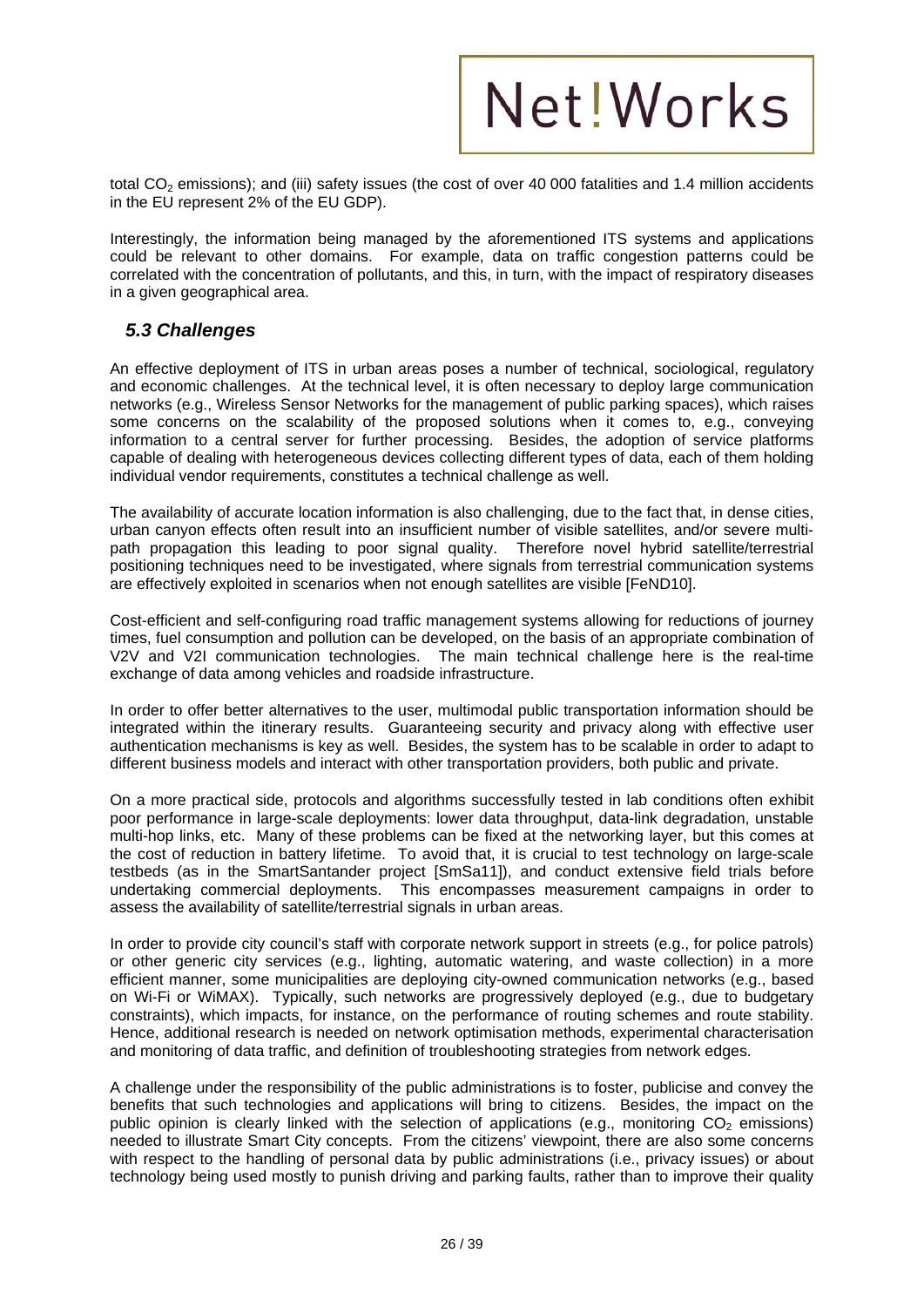

of life. Hence, it is also a challenge to stimulate technology acceptance since early deployment phases, or to fight the selfishness of the peers to share, gather, and work on collected information.

#### *5.4 Technical Requirements*

As a summary of the previous section, a non-exhaustive list of technical requirements encompasses: the provisioning of flexible, scalable and self-optimised networks; dealing with heterogeneity (support of different sensor and actuator technologies, radio interfaces, etc.); effectively exploiting location information, guaranteeing real-time exchange of data where needed; and providing security, privacy and authentication mechanisms.

#### *5.5 Roadmaps*

Nowadays, a number of standardised short-range wireless technologies (e.g., 802.15.4) are already available for deployments in Smart Cities. In addition, the 802.11p standard was finalised in 2010. The on-board installation of cards by car manufacturers is expected to ramp up in the coming months.

Besides, a number of EC-funded projects, such as ICT-EXALTED [EXAL11] or ICT-LOLA [LOLA11] are aimed to investigate the adaptation of existing and future cellular systems (LTE, LTE-A) to the requirements associated to machine-to-machine communications arising in such scenarios.

As for the availability of user devices, the number of Smart Phones equipped with GPS, Wi-Fi and cellular connectivity has steadily increased over the last years, and it is expected to continue to grow.

Finally, city regulations regarding in-street installations (e.g., info-panels, sensing devices, and communication equipment) should be carefully monitored, since this has an impact on the corresponding deployment strategies.

Although many technologies not related to ICT are foreseen in the development of the automotive sector [EPOS09], [EESG10], one can see that wireless communications and networks play a major role in this area as well. Figure 7, Figure 8,



**Figure 7 – Developments priorities in the automotive industry (extracted from [EPOS09]).**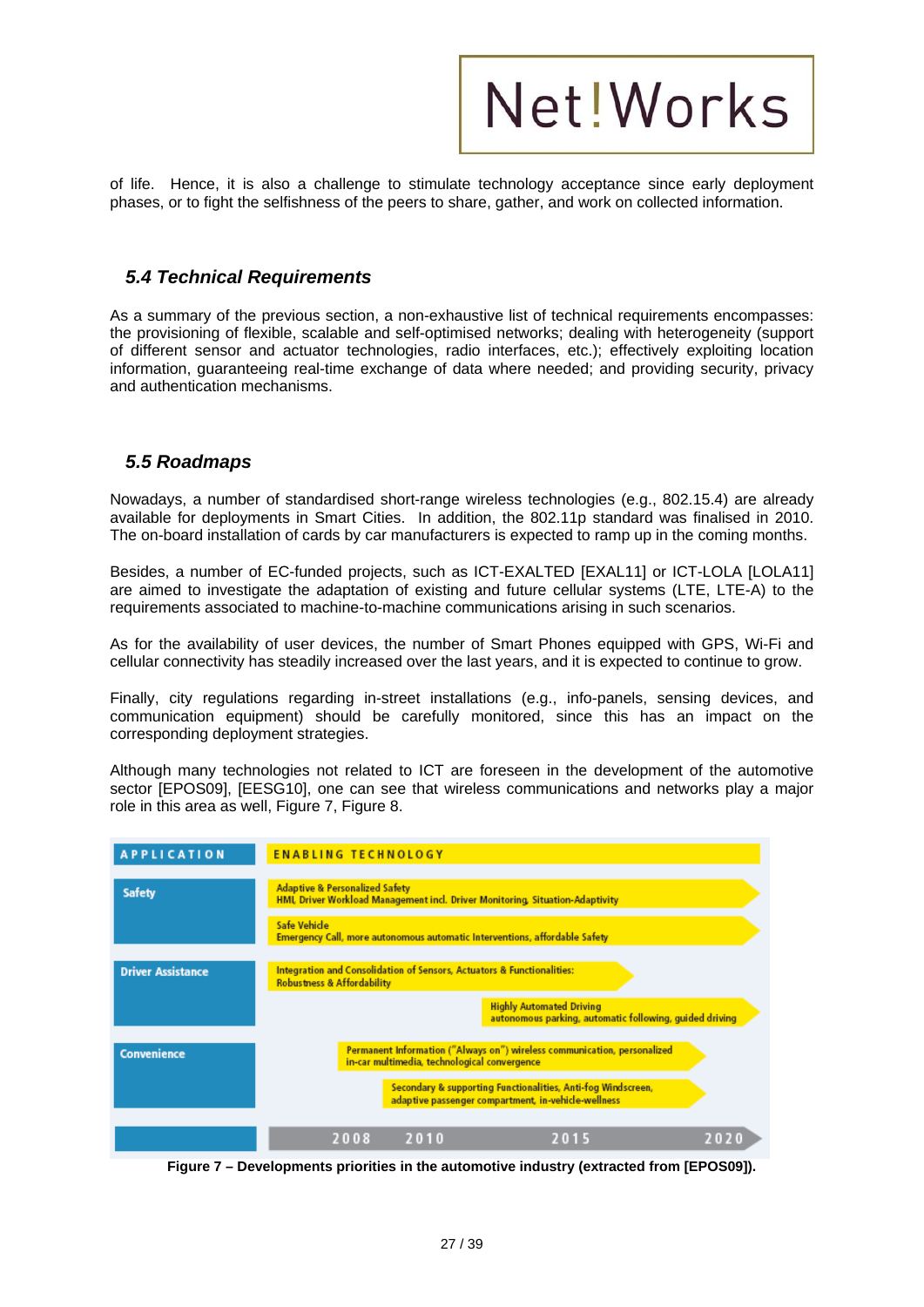### **Safety**

Develop Integrated Safety Concept (HV, Fire, ..) Develop Acoustic Perception Improve Crashworthiness of Lightweight Cars Study Relation with Roadside Restraint Systems Setup Standards for Emergency Handling Including Roadside and Tunnel Safety

Create & Review Standards for Safety, EMI, Health



### **Transport System Integration**

Explore Potential of ITS for Energy Efficiency Provide Convenient Transition Between Modes Apply Sensors & C2X for Autonomous Driving Promote Green Image of Electric Vehicles

Develop Best Practise for Impelementation of Road Infrastructure Measures Supporting Rapid Uptake

Review Effects of Large Scale Deployment on Future Infrastructure Developments

EU Wide Signage of Roads and Vehicles



**Figure 8 – Goals in safety and transport system integration (extracted from [EESG10]).**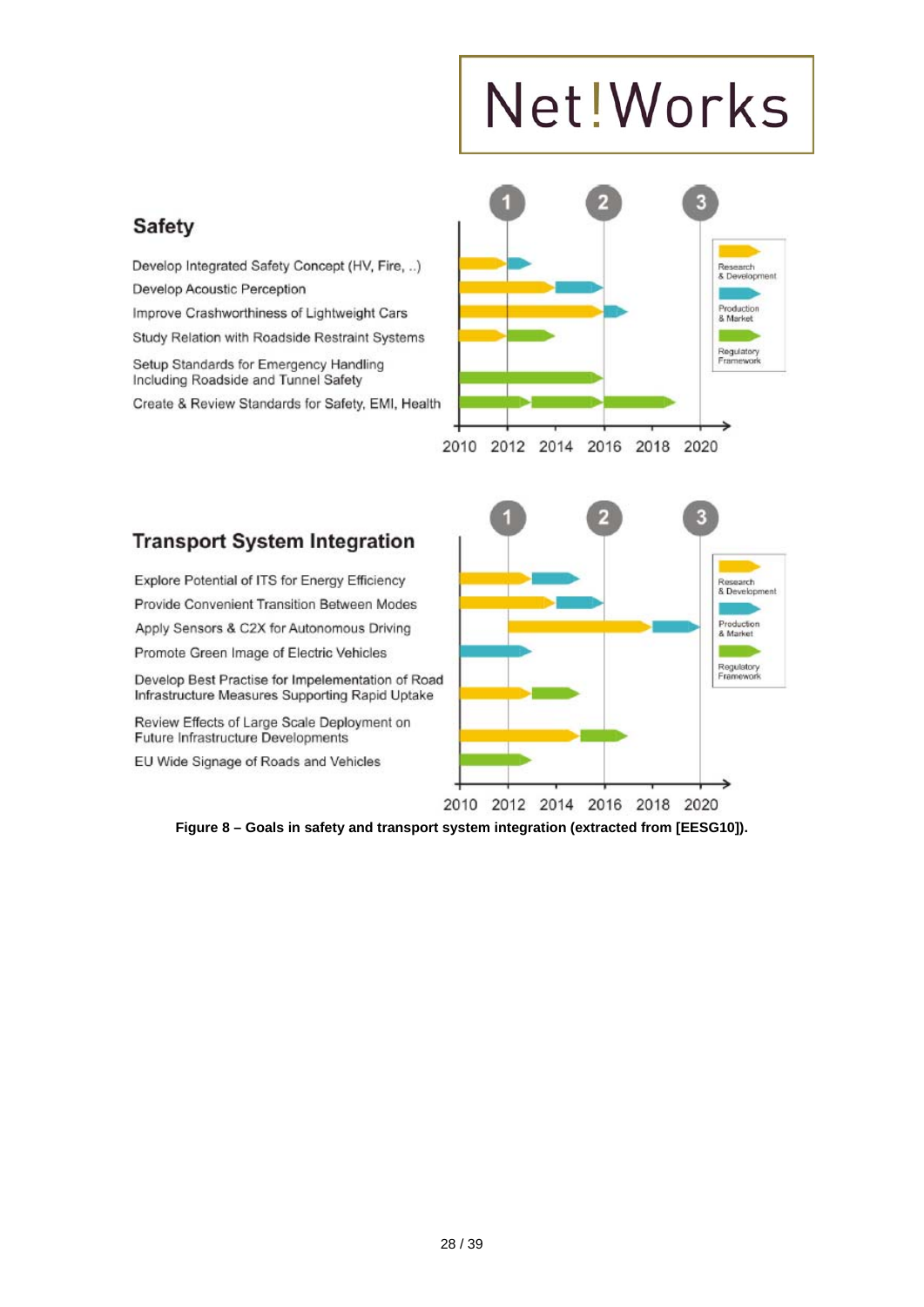### **6 Smart Cities – Smart Grids, Energy Efficiency, and Environment**

#### *6.1 Application*

Smart energy grids are the backbone of the Smart City, and will be responsible for the intelligent management and operation of energy networks in cities, by utilising the potential for shift between thermal and electrical loads. Furthermore, the integration of decentralised renewable energy sources into existing energy grids brings up some major technical issues that have to be treated. The interaction between advanced communications infrastructure, mathematical modelling techniques, and numerical simulation environments is a powerful tool in this research area. This also holds for the potential storage capacity for both electrical and thermal energy within energy networks, which can be achieved by intelligent demand side management.

A major requirement in Smart Cities is to leverage energy consumption between the different producers and consumers, which directly translates into reducing the pollution generated by today's cities and the emerging mega cities. To fully understand the complex interaction between the city and its energy management systems with all components at different urban scales (grids, buildings, supply technologies, and consumers), it is crucial to be able to unlock the full potential of smart grids. Therefore, a more holistic approach with a special focus on the interaction of all incorporated system elements is needed.

The successful combination of smart processes (e.g., demand side/response management and realtime consumption management) and smart technologies (e.g., smart meters and intelligent home energy management devices) will enable energy efficiency and savings to be achieved in the residential and business market. In fact, intelligent systems and integrated communication In fact, intelligent systems and integrated communication infrastructure are highly demanded, which can assist in the management of the electricity distribution grids in an optimised, controlled, and secure manner.

#### *6.2 Potential*

According to on-going international discussions, society is facing a worldwide climate change, which calls for an effective low-carbon policy and highly efficient energy technologies in the very near future. Dramatic  $CO<sub>2</sub>$  reductions have to be achieved, in order to prevent the gradual increase in global average temperature caused by fossil fuel combustion. Consequently, a change of the worldwide energy mix moving towards a smart integration of renewable energy sources (photovoltaic, geothermal, wind, biomass, etc.) into our energy networks is of crucial importance for achieving the ambitious targets for  $CO<sub>2</sub>$  reduction. Based on this measure, the reliance on imported fossil fuels could be decreased enormously, leading to improved energy reliability in Europe in the long term. However, according to the International Energy Agency, energy efficiency is one of the largest influencing factors for improving the critical situation our environment and society is facing.

As referred in the Digital Agenda for Europe [EuCo10a], smart grids are seen as a major opportunity to merge power and ICT industries and technologies to bring huge changes in people's lives. ICT offers potential for a structural shift to less resource-intensive products and services, for energy savings in buildings and electricity networks, as well as for more efficient and less energy consuming intelligent transport systems.

Energy efficiency offers a powerful and cost-effective tool for building a sustainable energy future based on renewable energy sources. Furthermore, by focusing research on the development of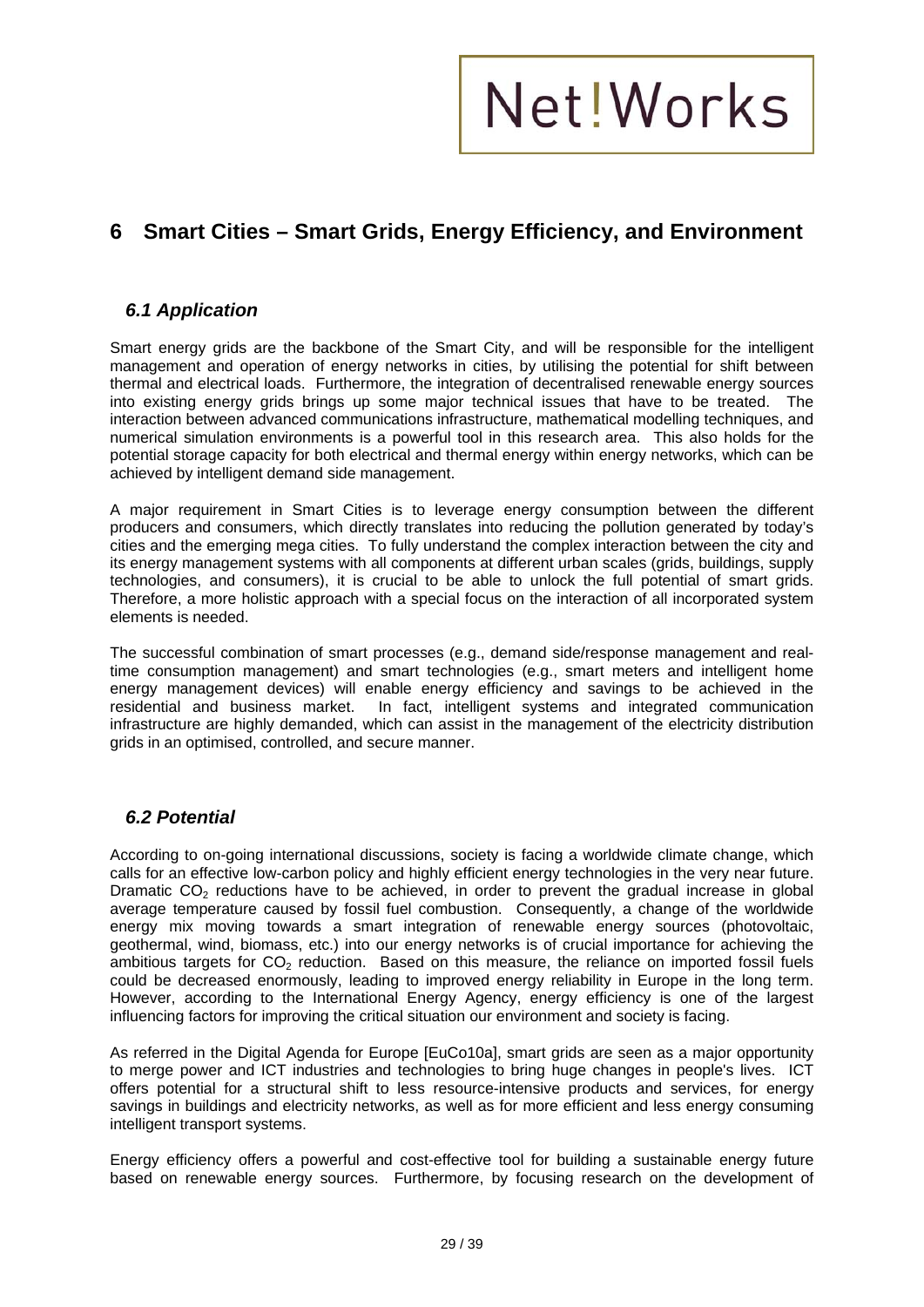

intelligent methods for optimising energy efficiency, the need for investment in new energy infrastructure can be reduced significantly, fuel costs can be cut, competitiveness is increased, and consumer's welfare is improved. However, in order to realise the full potential of energy efficiency, the current energy policies and technologies have to be further developed.

#### *6.3 Challenges*

Apart from the global environmental changes, the urbanization of society is another major factor that has to be considered in the context of energy. According to [UnNa10], the majority of people worldwide will be living in urban areas or cities by the year 2010, which is referred to as the "tipping point".

From this trend, it is clear that cities around the world will play a crucial role in the future energy system, displaying the large potential of cities for energy savings. The increasing energy demand in cities is without doubt a huge challenge that has to be faced. However, the overall building density of urban areas reflects itself as well as a chance for optimised energy efficiency. From these facts, it can be concluded that future cities will have to address major problems for guaranteeing continuous and efficient energy supply in the long term.

One particular application is to develop new surveillance and control strategies for both buildings and energy networks, allowing for the intelligent and adaptable management of the entire energy system, in the context of the stochastic distribution of energy supply and demand, especially taking the highly volatile nature of renewable energy sources into account. The underlying communication needs include sharing sensor information among consumers, producers, and the grid, with various requirements in terms of reliability, real-time behaviour, and bandwidth. Those strategies include power quality control, as well as interactive feedback to human users, and will increase the energy efficiency of the entire Smart City, requiring all participants (grids, buildings, and consumers) to be connected with appropriate means of communication. Therefore, it is important to build a consensus upon a communications architecture, its underlying communication technologies derived based on ICT requirements, data models that are able to cope with specific services' or applications' needs.

As a main recommendation, the cooperation between the ICT industry, other sectors, and public authorities, should be stimulated to accelerate development and wide-scale roll out of ICT-based solutions for smart grids and meters. The ICT sector should deliver modelling, analysis, monitoring, and visualisation tools to evaluate the energy performance and emissions of cities and regions.

Other challenges include: new communication and networking ICT technologies (improved immunity to environment electromagnetic noise, interferences and network performance; support of large unstructured mesh networks, including self-organisation, self-healing, and fast and reliable routing; open protocols for the development of new products and services, addressing authentication, security mechanisms, profiles, and certification); new affordable devices that gather environment data (e.g., weather sensors, small Doppler radars, and computer vision systems); new intelligent algorithms for smart ubiquitous environments; new light sources (i.e., next-generation-LED); new and fair regulations inside EU that enable the massive implementation of the Intelligent Street Lighting System idea provided by different vendors; new EU products for global markets that enable a steady economic growth; and advanced products and services based on IP created inside EU to foster innovations, and economic growth in the SME sector, based on an open innovation scheme inside the EU.

#### *6.4 Technical Requirements*

The requirements for the communications infrastructure in this area of energy efficiency and smart grids are: highly reliable, real-time communication for power quality control in the grid; protocol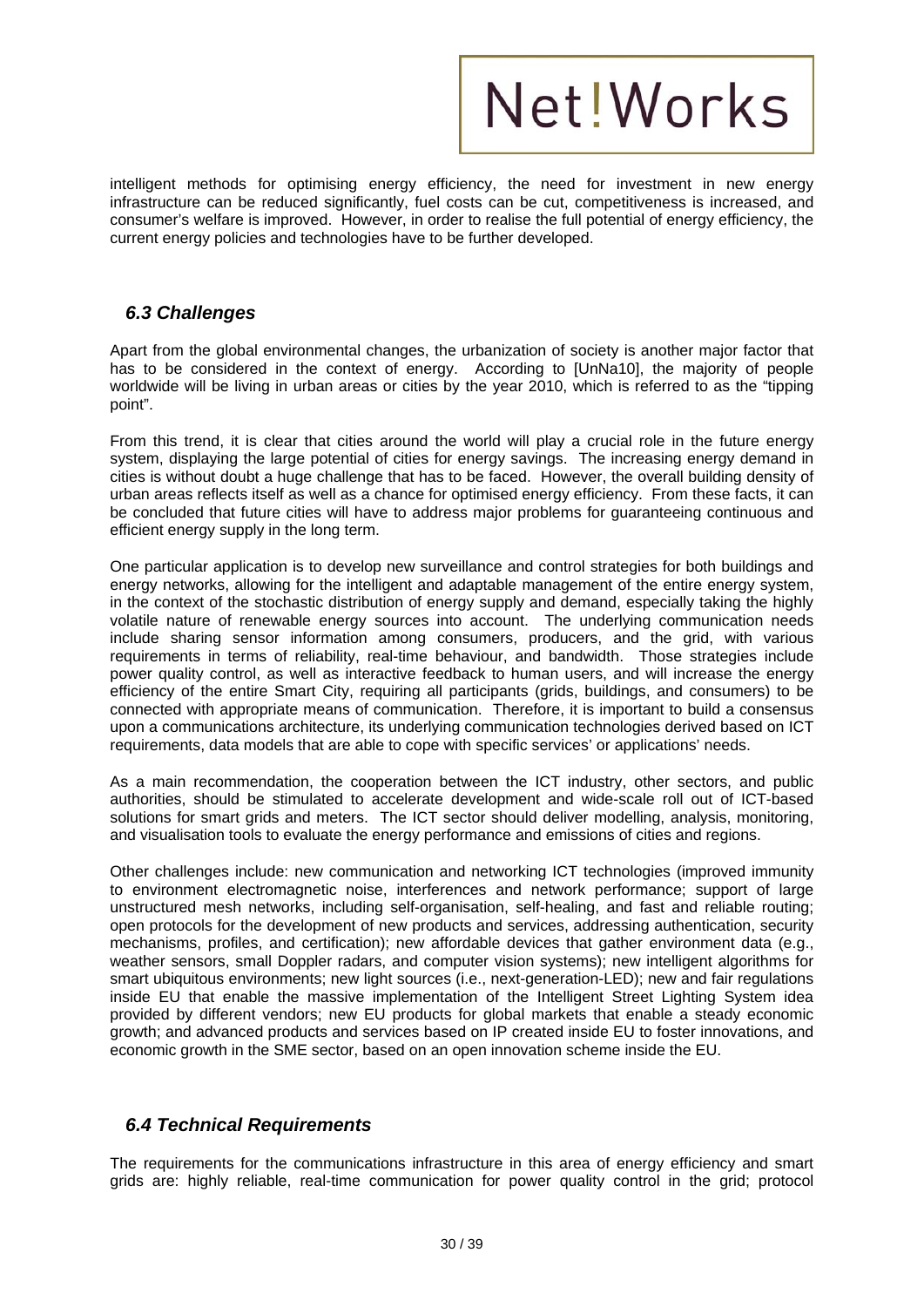

specifications for smart grid components (several candidates exist), including day ahead planning, exchanging load schedules, schedule load shedding, and dynamic adaptation schemes; standardisation of smart meter communications; application level service definitions for distributed renewable energy sources and for accessing buildings and building automation systems from the grid, focusing on standardisation, aiming at interoperability, predictability and reliability; sensor (and actuator) networks for dynamic reconfiguration of open operated city grids to fully meshed topology, dependent on losses, local generation (buildings) and demand peaks; ICT infrastructure and reliability for adaptive protection based on multi agent systems; and reliable redundant communications.

#### *6.5 Roadmaps*

The area of energy efficiency and smart grids is being addressed by a few stakeholders, and some related areas have been put into a timeline. The building construction sector has identified some key areas for development in the next years, [REEB10], which include smart meters and Wireless Sensor Networks, Figure 9, while energy efficiency auxiliary technologies are expected to continue to be developed [EPOS09], Figure 10.

|                                             | 2010                                                                                                                                                                                                                                                                                                                                                                              | 2012 | 2015 | 2020 |
|---------------------------------------------|-----------------------------------------------------------------------------------------------------------------------------------------------------------------------------------------------------------------------------------------------------------------------------------------------------------------------------------------------------------------------------------|------|------|------|
|                                             |                                                                                                                                                                                                                                                                                                                                                                                   |      |      |      |
| <b>Monitoring</b>                           | Develop new kinds of sensors when<br>necessary, and decrease costs of<br>manufacturing. Develop Smart<br>Meters able to<br>measure, record and visualize all<br>kinds of energy consumption.                                                                                                                                                                                      |      |      |      |
|                                             | Make Smart Meters interoperate for the build-up<br>of Smart Meter networks at district level. Embed<br>more intelligence in sensors in order to perform a<br>first level data analysis locally.                                                                                                                                                                                   |      |      |      |
|                                             | Tightly and securely integrate Smart Grids and Smart Buildings through Smart<br>Meters, allowing the Smart Grid intelligence to directly control home appliances.<br>Extend and distribute embedded intelligence to manage Energy Efficiency (EE)<br>issues locally.                                                                                                              |      |      |      |
| <b>Wireless sensor</b><br>networks<br>(WSN) | Improve sensors in terms of<br>reliability, sensitivity, maintenance,<br>testing and remote diagnosis, and<br>communication abilities. Reduce<br>energy consumption of WSN.<br>Identify possible negative side-<br>effects associated to WSN.                                                                                                                                     |      |      |      |
|                                             | Define standardized roles and services for<br>sensors and actuators to allow plug-andplay of<br>new devices and self-(re)configuration of sensor<br>networks. Allow WSN to support change of<br>topology for network optimization.<br>Develop powerful embedded OS that can provide<br>more real-time functionalities.                                                            |      |      |      |
|                                             | Achieve completely autonomous sensors in terms of energy supply thanks to<br>advanced energy harvesting technologies.<br>Integrate several functions (light, temperature, air quality) in a given sensor to<br>reduce the number of necessary sensors.<br>Integrate autonomous sensors in building components (windows, walls) from<br>the beginning of the construction process. |      |      |      |

**Figure 9 – Roadmap for monitoring and Wireless Sensor Networks in buildings (based on [REEB10]).**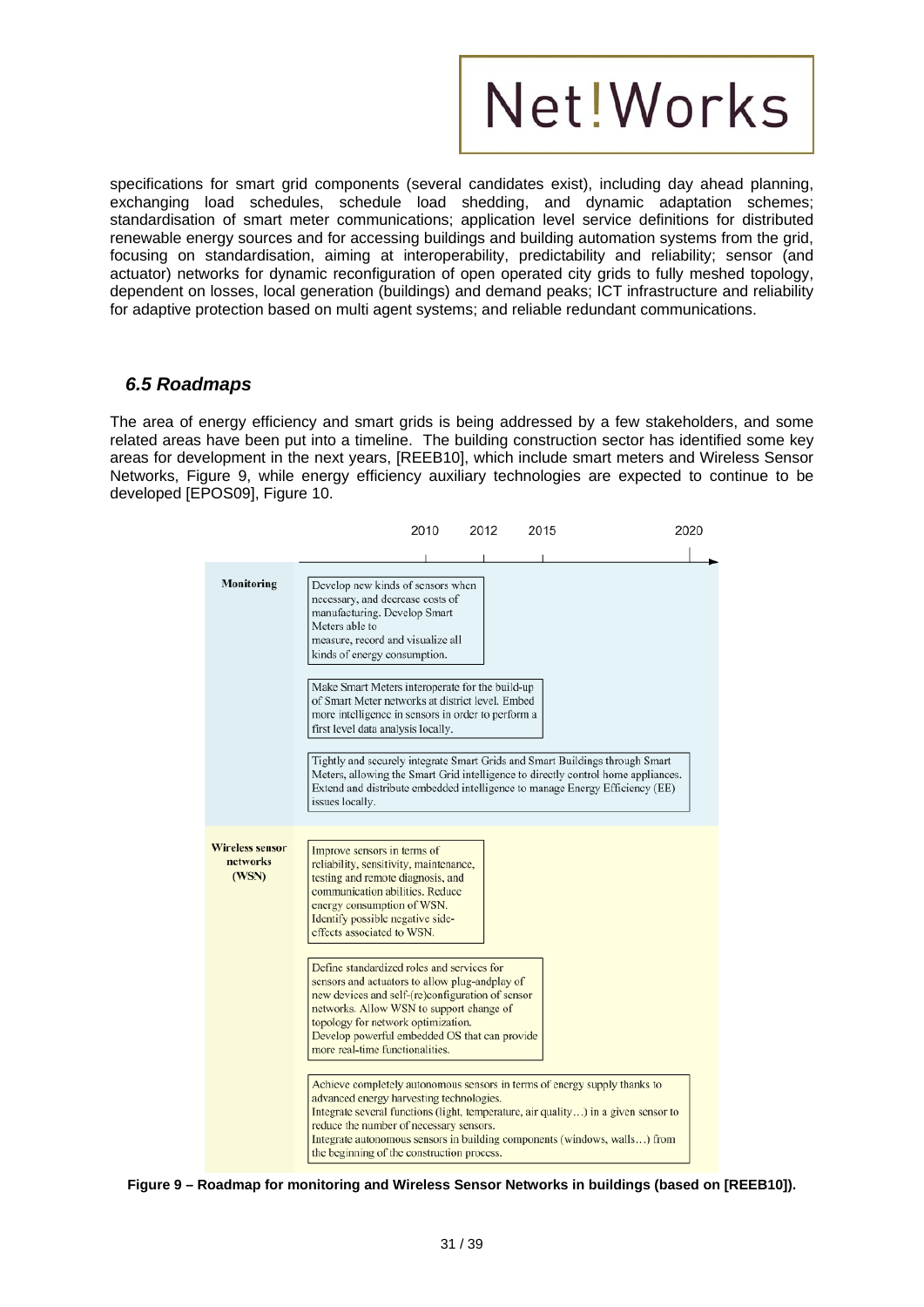|                          |                                     |                                                                   | Net! Works |
|--------------------------|-------------------------------------|-------------------------------------------------------------------|------------|
| <b>Energy Efficiency</b> | <b>Energy Efficient Auxiliaries</b> |                                                                   |            |
|                          | <b>Use of Solar Cells</b>           |                                                                   |            |
|                          | 2008<br>2010                        | 2015                                                              | 2020       |
|                          |                                     | Figure 10 – Energy efficiency timeline (extracted from [EPOS09]). |            |

32 / 39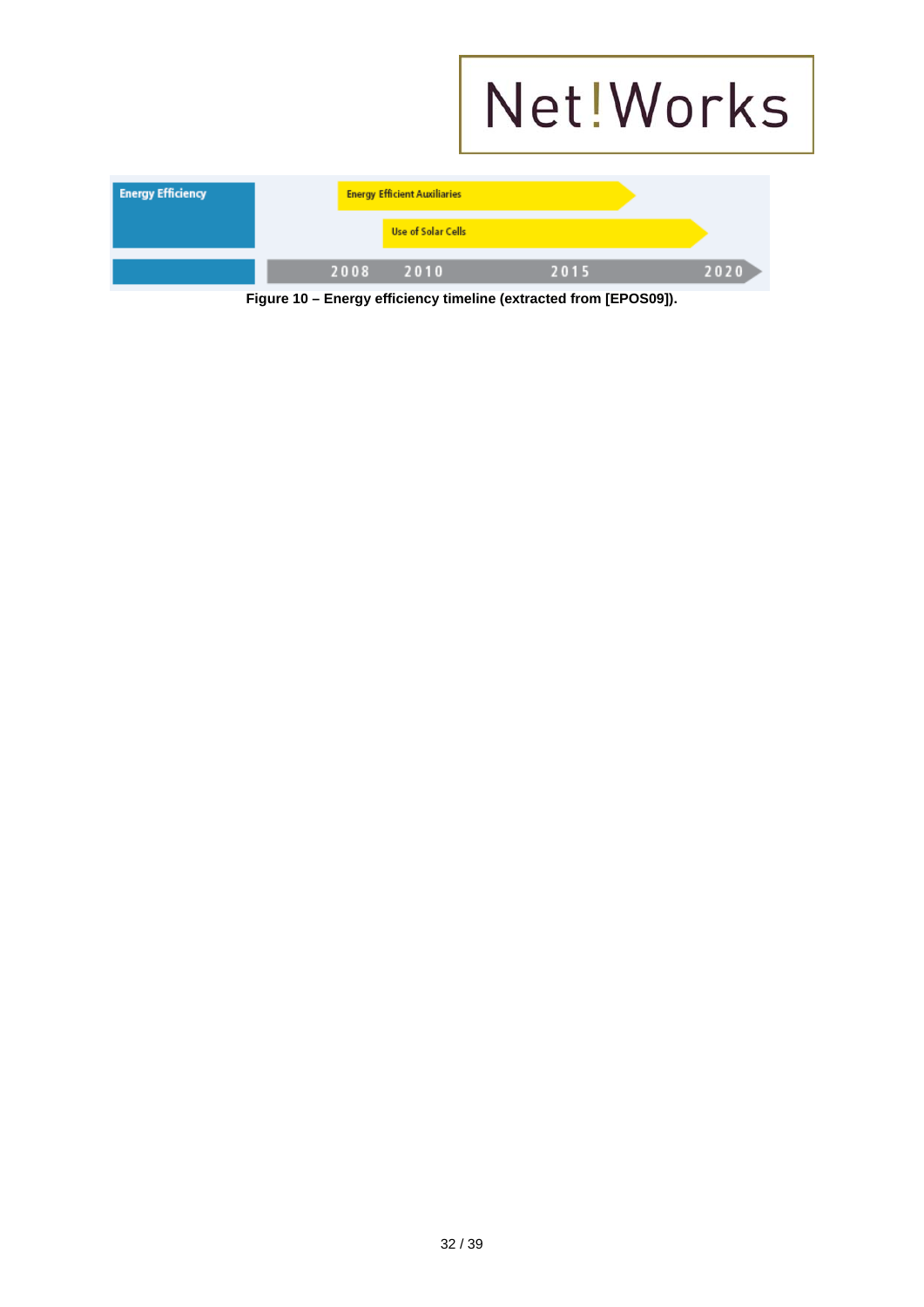### **7 Conclusions and Recommendations**

The concept of Smart Cities gained importance in the last years, as a means of making ICT enabled services and applications available to the citizens, companies and authorities that are part of a city's system. It aims at increasing citizens' quality of life, and improving the efficiency and quality of the services provided by governing entities and businesses. This perspective requires an integrated vision of a city and of its infrastructures, in all its components: it has to incorporate a number of dimensions that are not related to technology, e.g., the social and political ones. A Smart City can be taken according to six characteristics: Smart Economy, Smart People, Smart Governance, Smart Mobility, Smart Environment and Smart Living.

This White Paper identifies major topics of Smart Cities that will influence the ICT environment, as covered by Net!Works. Applications and requirements are grouped into 5 topics:

- Economic, Social & Privacy Implications
- Developing E-Government
- Health, Inclusion and Assisted Living
- Intelligent Transportation Systems
- Smart Grids, Energy Efficiency, and Environment

Each of the topics is put into perspective according to its potential, challenges, technical requirements, and roadmaps.

In order to achieve the goals of a Smart City, there is the need to increase efficiency and efficacy of government, developing environment-friendly applications, increasing mobility, providing better health services, stimulating economic prowess, etc. It is vital that a city clearly outlines these goals in policy making, defining a strategy founded in research to reach them, and which role the city should play.

All the domains discussed in this White Paper raise new challenges in security and privacy, and although security is not the main selling point for most applications, users implicitly expect systems to be secure and privacy-preserving. If users deem a system as insecure or threatening their privacy, it will not be able to establish itself successfully in the market. In order to achieve user consent, trust in, and acceptance of Smart Cities, integration of security and privacy-preserving mechanisms must be a key concern of future research. Overall research challenges can be classified into the following aspects: handling of the increasing complexity of distributed systems from the security perspective is required; identity and privacy management, where, e.g., pseudonymisation must be applied throughout the whole system, in order to separate the data collected about a user from the user's real identity; integration into systems of security technologies, e.g., advanced encryption and access control, and intelligent data aggregation techniques. A roadmap in this area foresees that the technological development should be accompanied by legal and communication aspects.

One of the critical elements that will be of ever increasing importance for the Smart Cities of the future is which role(s) the city will take up as an actor within an increasingly complex value network. New players enter the market, actors shift their business strategies, roles change, different types of platforms emerge and vie for market dominance, technological developments create new threats and opportunities, etc. This existing complexity increases exponentially, when considering the involvement of cities as actors in the value network, with all the agencies and domains they entail, and the large differences between cities themselves. Ubiquitous connectivity needs to be facilitated, supported by relevant services and applications (potentially in all the domains in this White Paper).

An element related to the trend of platformisation is cloud computing, which is increasingly helping the private sector to reduce cost, increase efficiency, and work smarter. From a business perspective, cloud computing is a key concept to enable a global ecosystem, where organisations are able to be more competitive. In the context of this ever-increasing complexity and platformisation, interoperability between systems will be exceedingly important. Standardisation is clearly an important task, affecting all levels of middleware implementation, assuring transparent and reliable interfaces to the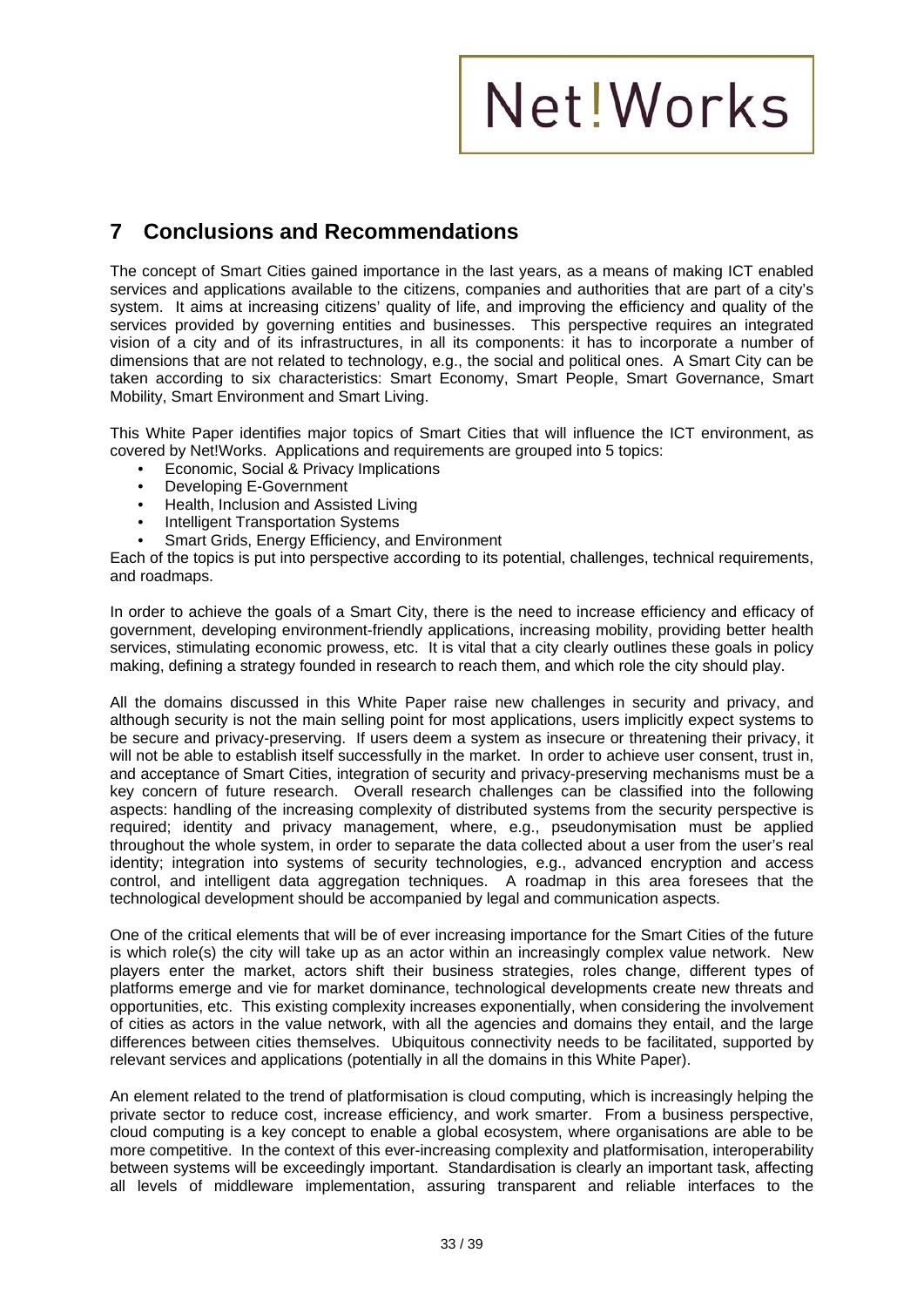middleware, as well as interoperability between products and services across very different domains. Thus, interoperability and standardised ways of communication between systems is an important research subject, crosscutting all Smart City domains.

One particular challenge in the context of Smart Cities relates to open data business models. As services become pervasive and ubiquitous, the matter of opening up databases will become more important. Transparency towards the end user on how his/her information is being used, with clear opt-in options and secured environments, has to be the starting point when providing services that leverage personal data. The Public Sector Information re-use and utilisation of open data introduces a paradigm shift that will impact on many people working in public administration. Among many activities necessary for Public Sector Information provision and re-use, one can identify achieving most easy comparability and comprehensibility through furthering meta-data and data standardisation, and supporting the publishing of more fine granular data through mechanisms for automatic anonymisation or pseudonymisation of data sets.

The development of efficient and effective e-government is a prerequisite for the development of Smart Cities. The lack of horizontal and vertical integration across the various e-government and urban initiatives in EU states, and the relatively low level of interest shown by many national authorities, limit efforts for the systemic development and implementation of local e-government. The development of transnational authentication systems for citizens and businesses, the development of agreed frameworks for data privacy, and the sharing and collection of individual and business data, are key. Standardisation and interoperability are key requirements for the widespread adoption of technologies and services to provide e-government at the city level. Cities will need to be able to better integrate wireless networks, making provision seamless and transparent. Cities will increasingly move from being service providers to platform ones, providing an infrastructure that enables the development of a broad range of public and private applications and services. Standardised technologies and infrastructures that are necessary to provide personalised and location-based services need to be developed.

The development of Smart Cities requires a pragmatic approach to technological development and deployment that is based on open standards and interoperability, which is vendor neutral and focused on the needs of cities, citizens, and businesses. Technologies need to be deployable, and supported by sound business models. Smart networks and infrastructures need to be developed in order to exchange information from person to person, from people to machines, from machines to people, or from machines to machines. Smart Cities need to be able to integrate themselves into national, regional and international infrastructures. Although implementation aspects depend strongly on national, regional and local authorities, European wide recommendations and directives will definitely contribute to accelerate the deployment of Smart Cities in their e-government perspectives. Roadmaps have been established in Europe, in order to increase of trust in e-government.

Health, inclusion and assisted living will play an essential role in Smart Cities. Many existing and potential technologies under development for the maintenance and/or supervision of health and wellbeing offer a great promise, ranging from health monitoring services to "lifestyle monitoring", encompassing platforms for elderly, support to independent living with social and medical assistance in the home, and helping people with chronic diseases, among others. Inclusion, being concerned with minimising all barriers to learning and participation, whoever experiences them and wherever they are located, has to consider the improvement of quality of life of users by ensuring seamless access to ICT-based services. Furthermore, the needs of people with physical impairments have also to be taken into account. Increased use of ICT among elderly people, the technologies used to be elderly friendly, and encourage elderly people to use the services, are also among the needs in this area; the major hurdle in this domain is the lack of familiarity of elderly people with such new services and technology. Current trends in personal health systems, enabled by the advances in ICT, biomedical engineering, healthcare technologies, and micro- and nano-technologies, can greatly contribute to these goals.

The demand for healthcare and assisted living services is rising, because ageing is changing disease composition. Furthermore, healthcare systems are likely to face substantial challenges in the future,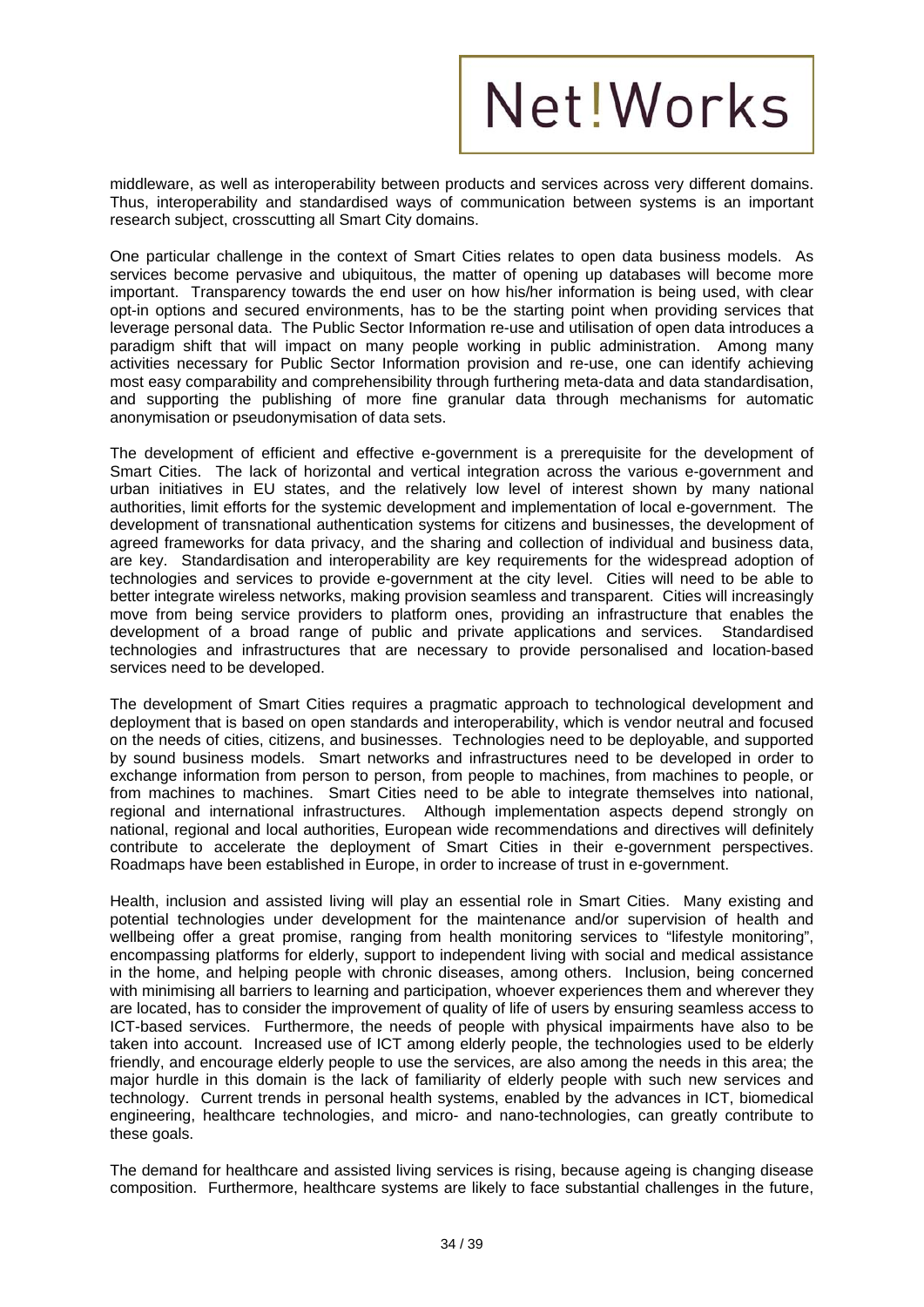with public expenditure on healthcare likely to grow by 1.5% of GDP across the EU by 2060. In this context, the provision of healthcare services using immediate applicable innovative ICT is seen to be one of the elements helping the containment of healthcare delivery costs.

The challenges in health, inclusion and assisted living can be summarised into three different categories: Social, Market and Business, and Technical. The grand social challenges address access to public and private services, policy and ethics, and safety of people living independently. Market and business opportunities include a Go to Market plan, and economic and financial aspects. The technical challenges encompass geographical localisation and positioning, interoperability and maintenance of connectivity context, and pervasive borderless middleware platforms.

Requirements for ICT in health include biosensors and other new medical technologies (to reduce costs dramatically, and lead to do-it-yourself home care), high definition image and video wireless transmission (to enable remote diagnosis, also in mobile scenarios, e.g., ambulances), data security (encryption, authentication and authorisation), devices connectivity and interactivity, end-user interface problems, service discovery, scalability and survivability, interworking, community-to-community application messaging propagation, location information sharing, and application service migration. In Europe, an integrated perspective on healthcare solutions for the near- to long-term views has been presented, some of the enabling technologies being directly related to communications, bridging a direct gap in between the health area (within Smart Cities) and the technological development of communications (radio and network components) in the years to some.

Given that a vast majority of the European population lives in urban areas, their mobility needs result into a number of problems, such as traffic congestion, increased pollution levels and/or greenhouse gas emissions, or excessive travelling time and energy consumption. These problems can be largely alleviated by exploiting Intelligent Transportation Systems (ITS) and further adoption of vehicle-tovehicle and vehicle-to-infrastructure communication networks, in Smart Cities. From the ICT viewpoint, applications should reduce the mobility needs for both individuals and goods, optimise trip planning and management, improve the vehicle manufacturing process, increase vehicles passenger and goods capacity, and enable more efficient transport networks.

A widespread adoption of ITS in urban areas has a tremendous impact on citizens' quality of life. On the one hand, traffic congestion can be reduced, and on the other, a number of energy-related and environmental problems can be alleviated as well. The information being managed by ITS applications could be relevant in other domains, which increases its potential.

An effective deployment of ITS in urban areas poses a number of technical, sociological, regulatory and economic challenges. At the technical level, it is often necessary to deploy large communication networks, which raises some concerns on the scalability of the solutions. Besides, the adoption of service platforms capable of dealing with heterogeneous devices collecting different types of data, each of them holding individual vendor requirements, constitutes a technical challenge as well. The availability of accurate location information is also challenging, therefore novel hybrid satellite/terrestrial positioning techniques need to be investigated. The main technical challenge in vehicle-to-vehicle and vehicle-to-infrastructure communications is the real-time exchange of data among vehicles and roadside infrastructure. The system has to be scalable in order to adapt to different business models and interact with other transportation providers, both public and private. Often, systems exhibit poor performance in large-scale deployments, so it is crucial to test technology on large-scale testbeds, and conduct extensive field trials before undertaking commercial deployments. Additional research is also needed on network optimisation methods, experimental characterisation and monitoring of data traffic, and definition of troubleshooting strategies from network edges. A further challenge, under the responsibility of public administrations, is to foster, publicise and convey the benefits that such technologies and applications will bring to citizens.

Although many technologies not related to ICT are foreseen in the development of the automotive sector, one can see that wireless communications and networks are key in this area. Roadmaps established in this area forecast that wireless communications will play a major role before 2020, that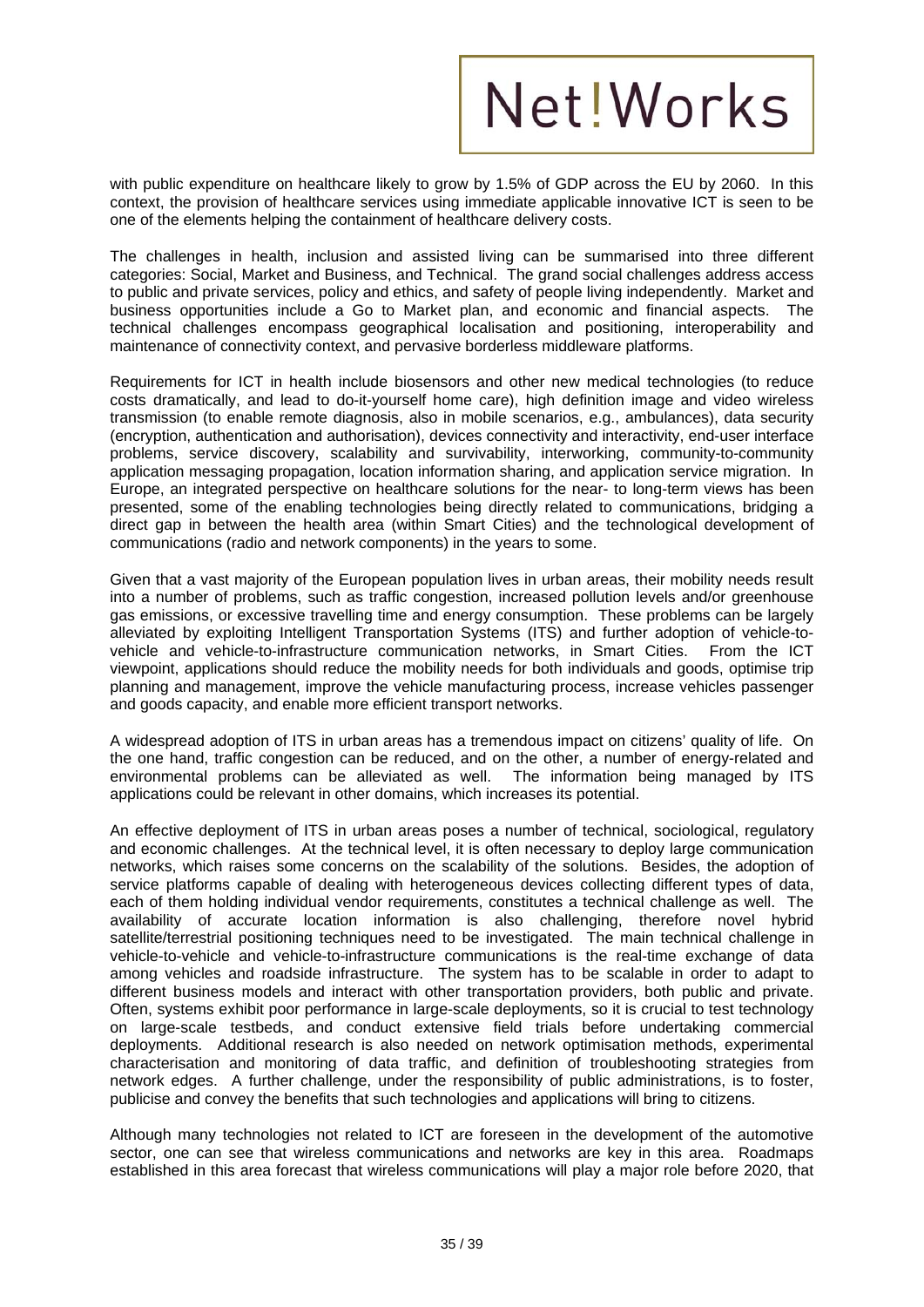

the regulatory framework for emergency communications should be ready by 2016, and that the potential for exploring ITS for energy efficiency should have products on the market by 2015.

Smart energy grids are the backbone of the Smart City, and will be responsible for the intelligent management and operation of energy networks in cities, by utilising the potential for shift between thermal and electrical loads. A major requirement in Smart Cities is to leverage energy consumption between the different producers and consumers, which directly translates to reducing the pollution generated by today's cities and the emerging mega cities. The successful combination of smart processes (e.g., demand side/response management and real-time consumption management) and smart technologies (e.g., smart meters and intelligent home energy management devices) will enable energy efficiency and savings to be achieved in the residential and business market. In fact, intelligent systems and integrated communication infrastructure are highly demanded, which can assist in the management of the electricity distribution grids in an optimised, controlled, and secure manner.

The potential for smart grids is enormous. Smart grids are seen as a major opportunity to merge power and ICT industries and technologies to bring huge changes in people's lives. ICT offers potential for a structural shift to less resource-intensive products and services, for energy savings in buildings and electricity networks, as well as for more efficient and less energy consuming intelligent transport systems.

It is clear that cities around the world will play a crucial role in the future energy system, displaying the large potential of cities for energy savings. One particular application is to develop new surveillance and control strategies for both buildings and energy networks, allowing for the intelligent and adaptable management of the entire energy system, in the context of the stochastic distribution of energy supply and demand, especially taking the highly volatile nature of renewable energy sources into account. The underlying communication needs include sharing sensor information among consumers, producers, and the grid, with various requirements in terms of reliability, real-time behaviour, and bandwidth. It is important to build a consensus upon a communications architecture, its underlying communication technologies derived based on ICT requirements, data models that are able to cope with specific services' or applications' needs.

As a main recommendation, the cooperation between the ICT industry, other sectors, and public authorities, should be stimulated to accelerate development and wide-scale roll out of ICT-based solutions for smart grids and meters. The ICT sector should deliver modelling, analysis, monitoring, and visualisation tools to evaluate the energy performance and emissions of cities and regions. Other challenges include support of large unstructured mesh networks, including "self-techniques", and new intelligent algorithms for smart ubiquitous environments.

The requirements for the communications infrastructure in this area of energy efficiency and smart grids include highly reliable and real-time communications for power quality control in the grid, protocol specifications for smart grid components, infrastructure and reliability for adaptive protection based on multi agent systems, and reliable redundant communications.

The area of energy efficiency and smart grids is being addressed by a few stakeholders, and some related areas have been put into a timeline. The building construction sector has identified some key areas for development in the next years, which include smart meters and Wireless Sensor Networks, while energy efficiency auxiliary technologies are expected to continue to be developed.

In conclusion, one has addressed application areas within Smart Cities, i.e., e-Government, Health, Inclusion and Assisted Living, Intelligent Transportation Systems, and Smart Grids, Energy Efficiency, and Environment. Within these areas, examples have been shown, clearly linking the underlying technologies with end-users at a broader view (ranging from individual users to official authorities, and encompassing businesses). In order to achieve the goal of Smart Cities, one has to develop quite a number of technologies in the area of wireless and fixed communications networks, and many research challenges have been identified.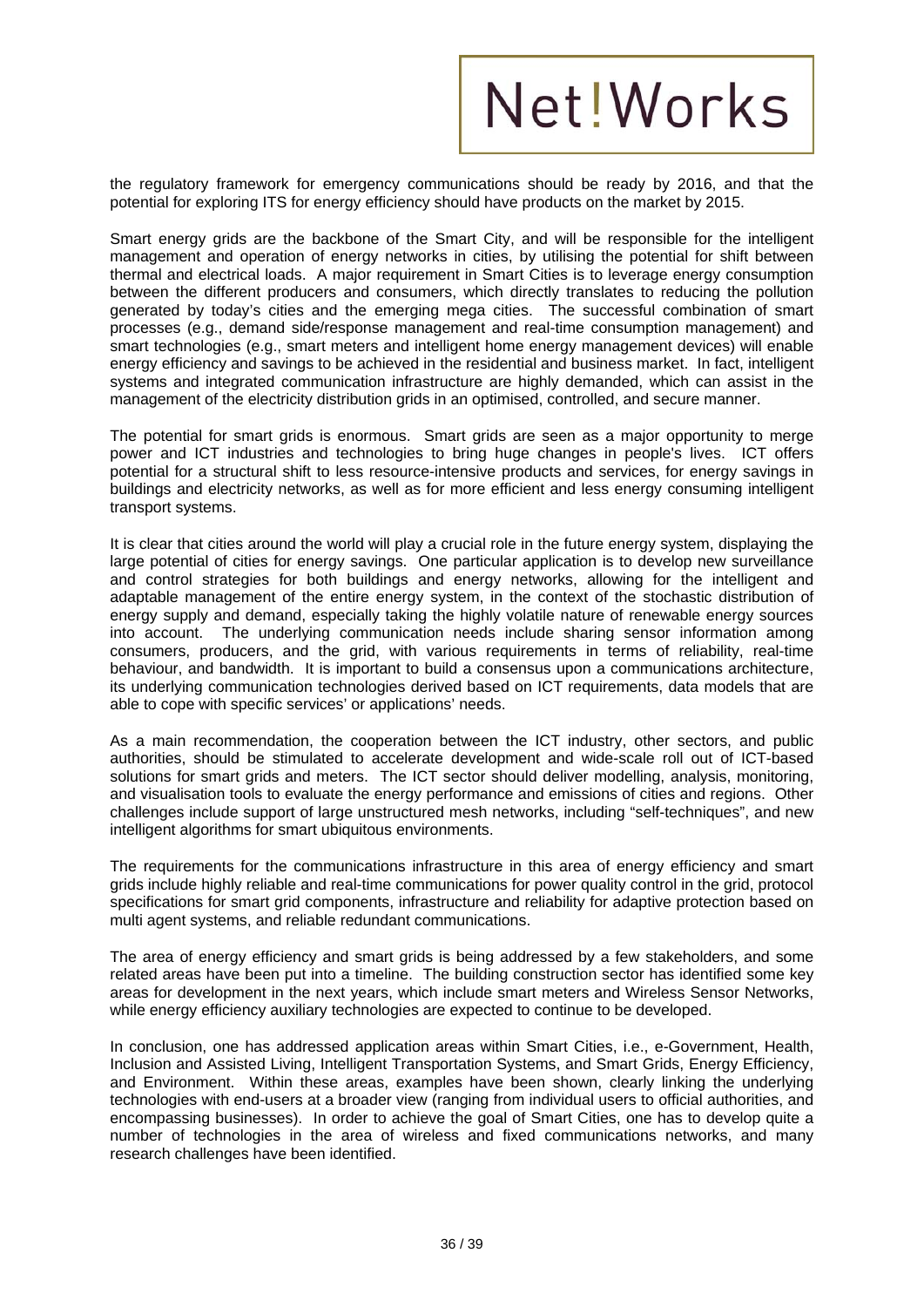#### **8 References**

- [AkTs09] Y. Akematsu and M. Tsuji, "An empirical analysis of the reduction in medical expenditure by e-health users", *Journal of Telemedicine and Telecare*, Vol. 15, No. 3, 2009, pp. 109–111 (http://jtt.rsmjournals.com/cgi/content/short/15/3/109).
- [BBBC00] S.J. Brownsell, D.A. Bradley, R. Bragg, P. Catlin and J. Carlier, "*Do community alarm users want telecare?*", *Journal of Telemedicine and Telecare*, Vol. 6, No. 4, 2000, pp. 199–204 (http://jtt.rsmjournals.com/cgi/content/abstract/6/4/199).
- [BrRe06] T. Bray and T. O'Reilly, "Open Data", *Proc. of the OSCON Conference*, Portland, OR, USA, July 2006 (http://conferences.oreillynet.com/os2006).
- [CaDN09] A. Caragliu, C. Del Bo and P. Nijkamp, "Smart Cities in Europe", *Proc. of CERS'2009 3rd Central European Conference on Regional Science*, Košice, Slovak Republic, Oct. 2009 (http://www.cers.tuke.sk/cers2009/PDF/01\_03\_Nijkamp.pdf).
- [Chro11] http://www.chronious.eu (Mar. 2011).
- [CoVi09] G. Correia and J.M. Viegas, "A conceptual model for carpooling systems simulation", *Journal of Simulation*, Vol. 3, pp. 61–68, 2009 (http://www.palgravejournals.com/jos/journal/v3/n1/abs/jos20084a.html).
- [CoWi07] C. Codagnone and M.A. Wimmer (eds.), *Roadmapping eGovernment Research Visions and Measures towards Innovative Governments in 2020*, European Commission FP6 Project eGovRTD2020, Final Report, Brussels, Belgium, May 2007 (http://www.egovrtd2020.org/EGOVRTD2020/FinalBook.pdf).
- [eMob09] eMobility, *Strategic Applications Agenda*, Working Group on Leading Edge Applications, Dec. 2009 (http://www.ist-emobility.org/SAA/eMobility\_SAA\_v3.01.pdf)
- [eMob10] eMobility, *Strategic Applications and Research Agenda*, Expert Advisory Group, July 2010 (http://www.ist-emobility.org/SRA/Documents/Emobility-SARA-100731.pdf)
- [Enab11] http://www.enable-project.eu (Mar. 2011)
- [EPOS09] EPoSS, *Strategic Research Agenda, Version 2*, Mar. 2009 (http://www.smart-systemsintegration.org/public/documents/publications/EPoSS%20Strategic%20 Research%20Agenda%202009.pdf).
- [EuCo10a] European Commission, *A Digital Agenda for Europe*, Communication COM(2010) 245, Brussels, Belgium, 19<sup>th</sup> May 2010 (http://ec.europa.eu/information\_society/digitalagenda/documents/digital-agenda-communication-en.pdf).
- [EuCo10b] European Commission, *Europe 2020 Flagship Initiative Innovation Union*, Communication COM(2010) 546. Brussels, Belgium, 6<sup>th</sup> Oct. 2010 (http://ec.europa.eu/research/innovation-union/pdf/innovation-union-communication\_en. pdf).
- [EXAL11] http://www.ict-exalted.eu (Mar. 2011).
- [FeND10] C. Fernández-Prades, M. Nicoli and D. Dardari (eds.), *Seamless Positioning Techniques in Wireless Communications*, European Commission FP7 Project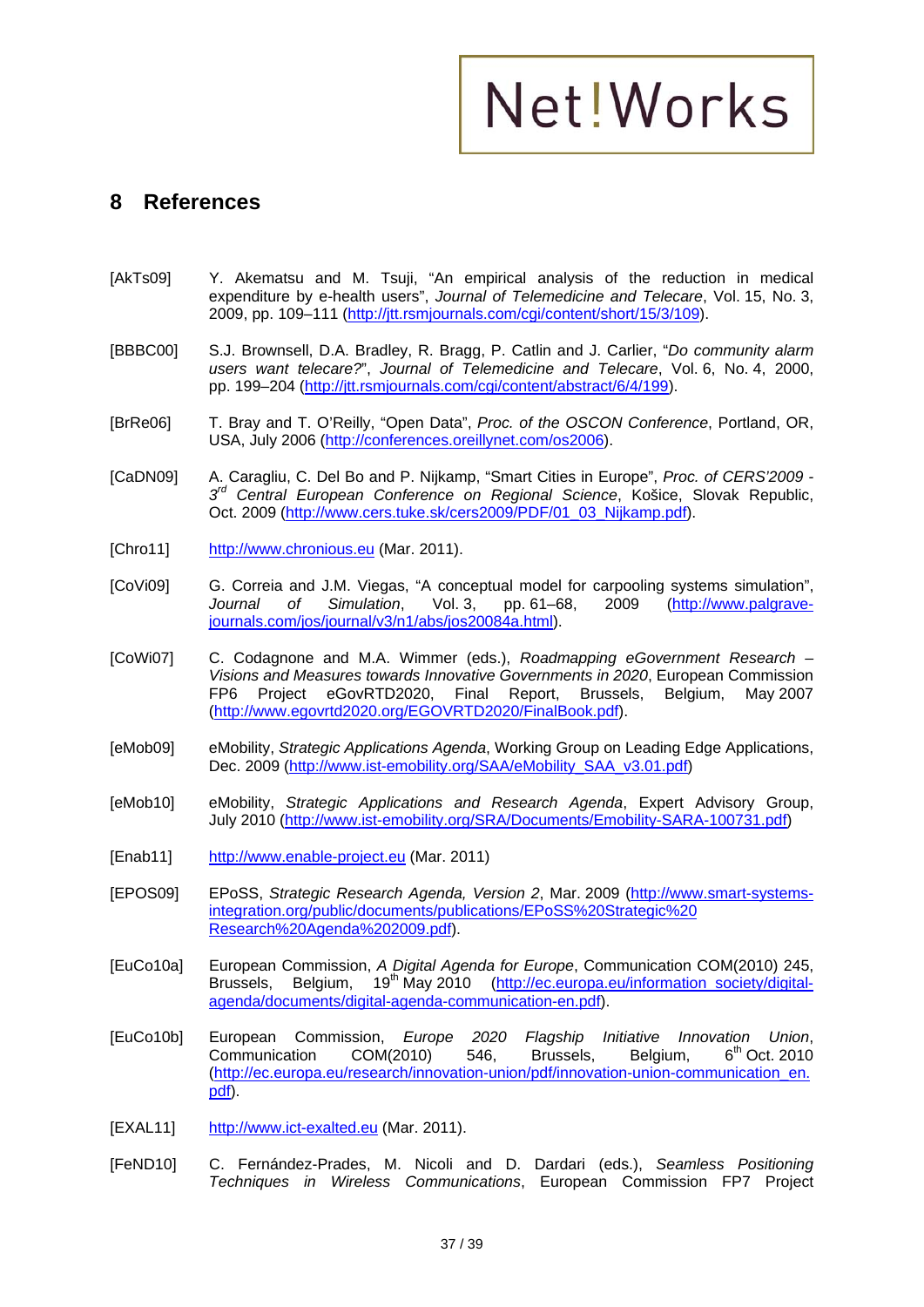

NEWCOM++, Deliverable DRB.4, Brussels, Belgium, Dec. 2010 (http://www.newcomproject.eu/public-deliverables/research/DRB.4\_Final.pdf).

- [Gart10] Gartner, *Consumers Will Spend \$6.2 Billion in Mobile Application Stores in 2010*, Press Release, 18<sup>th</sup> Jan. 2010 (http://www.gartner.com/it/page.jsp?id=1282413).
- [GFKK07] R. Giffinger, C. Fertner, H. Kramar, R. Kalasek, N. Pichler-Milanovic and E. Meijers, *Smart Cities – Ranking of European Medium-Sized Cities,* Research Report, Vienna University of Technology, Vienna, Austria, 2007 (http://www.smart-cities.eu/ download/smart\_cities\_final\_report.pdf).
- [Hear11] http://www.heartcycle.eu (Mar. 2011)
- [InCI10] http://ec.europa.eu/information\_society/activities/intelligentcar/index\_en.htm (Mar. 2010)
- [ITU10] ITU, *Regional Workshop on IMT*, Da Nang, Viet Nam, June 2010 (http://www.itu.int/ITU-D/asp/CMS/Events/2010/IMT/index.asp).
- [JaGo10] Japanese Government, *A New Strategy in Information and Communications Technology (IT)*, Cabinet of the Prime Minister, IT Strategic Group, Tokyo, Japan, May 2010 (http://www.kantei.go.jp/foreign/policy/it/100511\_full.pdf).
- [KaLi09] R.M. Kanter and S.S. Litow, *Informed and Interconnected: A Manifesto for Smarter Cities*, Working Paper 09-141, Harvard Business School, Boston, MA, USA, June 2009 (http://hbswk.hbs.edu/item/6238.html)
- [LOLA11] http://www.ict-lola.eu (Mar. 2011).
- [MPWA07] D.F. Mahoney, R.B. Purtilo, F.M. Webbe, M. Alwan, A.J. Bharucha, T.D. Adlam, H.B. Jimison, B. Turner and S.A. Becker, "In-home monitoring of persons with dementia: Ethical guidelines for technology research and development", *Alzheimer's & Dementia*, Vol. 3, No. 3, July 2007, pp.217-226 (http://www.alzheimersanddementia.com/ article/S1552-5260(07)00483-9/abstract).
- [OECD04] OECD, *Science, Technology and Innovation for the 21st Century*, Meeting of the Committee for Scientific and Technological Policy at Ministerial Level, Paris, France, Jan. 2004 (http://www.oecd.org/document/15/0,3746,en\_21571361\_34590630\_ 25998799 1 1 1 1,00.html)
- [Phil10] Philips, *Philips Index: America's Health & Well-being Report 2010*, The Philips Center for Health and Well-being, Amsterdam, The Netherlands, Jan. 2010 (http://www.newscenter.philips.com/pwc\_nc/main/standard/resources/corporate/press/2 010/Philips\_index/The\_Philips\_Index\_Americas\_Health\_and\_Well-being\_report.pdf).
- [Smar11a] http://www.smartcities.info (Mar. 2011)
- [Smar11b] http://www.smart-cities.eu (Mar. 2011)
- [SmSa11] http://www.smartsantander.eu (Mar. 2011)
- [STSD07] V.N. Stroetmann, J.-P. Thierry, K.A. Stroetmann and A. Dobrev, *eHealth for Safety: Impact of ICT on Patient Safety and Risk Management*, European Commission, DG Information Society and Media, Unit ICT for Health, Brussels, Belgium, Oct. 2007 (http://ec.europa.eu/information\_society/activities/health/docs/studies/ehealth\_safety/eH ealth-safety-report-final.pdf).